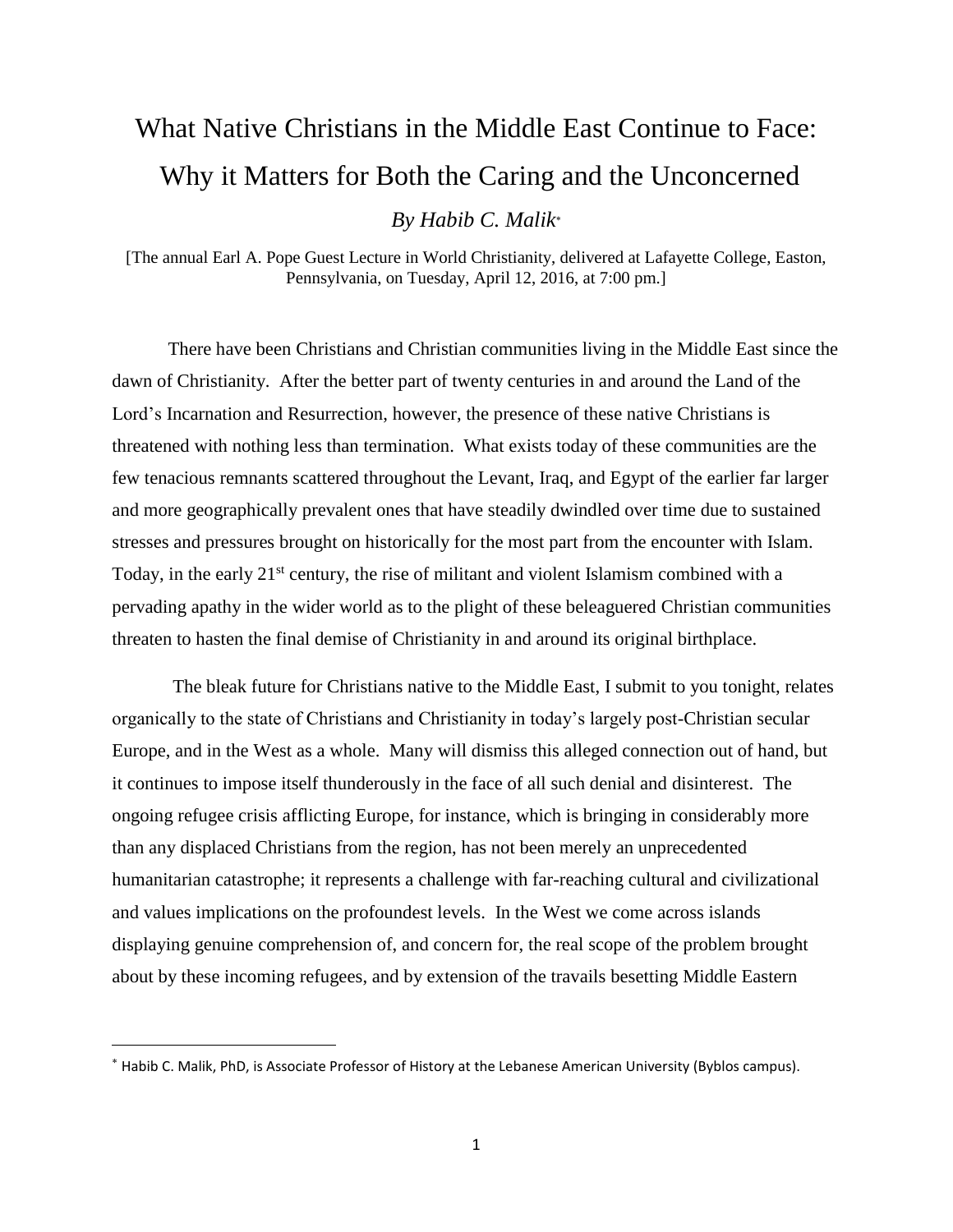Christians, yet these same islands rest uneasily amidst oceans of lack of appreciation, superficiality, and neglect.

Much of the hatred latent in parts of the Middle East's Islamic societies and directed specifically at the West stems from relatively recent historical developments like the legacy of colonialism with its perceived Western imperialist incursions. Chief among the West's registered offenses in this context have been the establishment of the state of Israel, the acquiescence in Palestinian dispossession, and continued unflinching support for the Jewish state. A parallel and common refrain echoing in many Middle Eastern quarters is that the predatory West has been sucking dry the region's resources and is constantly plotting to deplete its wealth, divide its peoples, and sow chaos. Other issues of an urgent nature plaguing the Arab and Islamic scenes throughout today's turbulent Middle East may be eclipsing temporarily the centrality of the Israeli-Palestinian wound, but this unresolved problem remains alive always on some level in the regional Islamic psyche.

At one layer beneath these familiar sources of resentment harbored against the West lurks a subconscious—but also at times a starkly articulated—identification in the Islamic mind between the West and Christianity. Although violent Jihadi groups like the Islamic State (IS, ISIS, ISIL, or *Daesh*) <sup>1</sup> make of this the standard centerpiece of their belligerent discourse against the West, which is painted by them as infidel and crusader, Islamic thinking more broadly is never completely free of this intimate association between what is Western and what is Christian. This is a deep-seated and centuries-old outlook stemming in part from the original posited Islamic dualism, a martial or military one in essence, which sees the world divided into two opposing armed camps: the Abode of Islam where Muslims exist as a majority and rule, and everywhere else which is the Abode of War and Confusion and Infidelity at whose expense Islam is destined to expand and triumph. $2$  Historically, this other enemy abode has been predominantly Christian to the west and north, and Hindu or Buddhist to the east. Simply put,

 $1$  The Islamic State (IS), as it calls itself, goes also by a number of acronyms in English: The Islamic State in Iraq and Syria (ISIS); The Islamic State in Iraq and the Levant (ISIL); and the Anglicized Arabic acronym, *Daesh*. Throughout this presentation they will be used interchangeably.

<sup>2</sup> On the dualism rep**r**esented by the Abode of Islam (*Dar al-Islam*) and the Abode of War (*Dar al-Harb*) see *The Encyclopedia of Islam* (new edition), edited by B. Lewis, Ch. Pellat, and J. Schacht, Vol. II (Leiden: E. J. Brill, 1983), pp. 126-128; see also Majid Khadduri, *War and Peace in the Law of Islam* (Baltimore: The Johns Hopkins Press, 1955), pp. 52-53 (the Two Abodes), 155-169 (*Dar al-Islam*), and 170-174 (*Dar al-Harb*).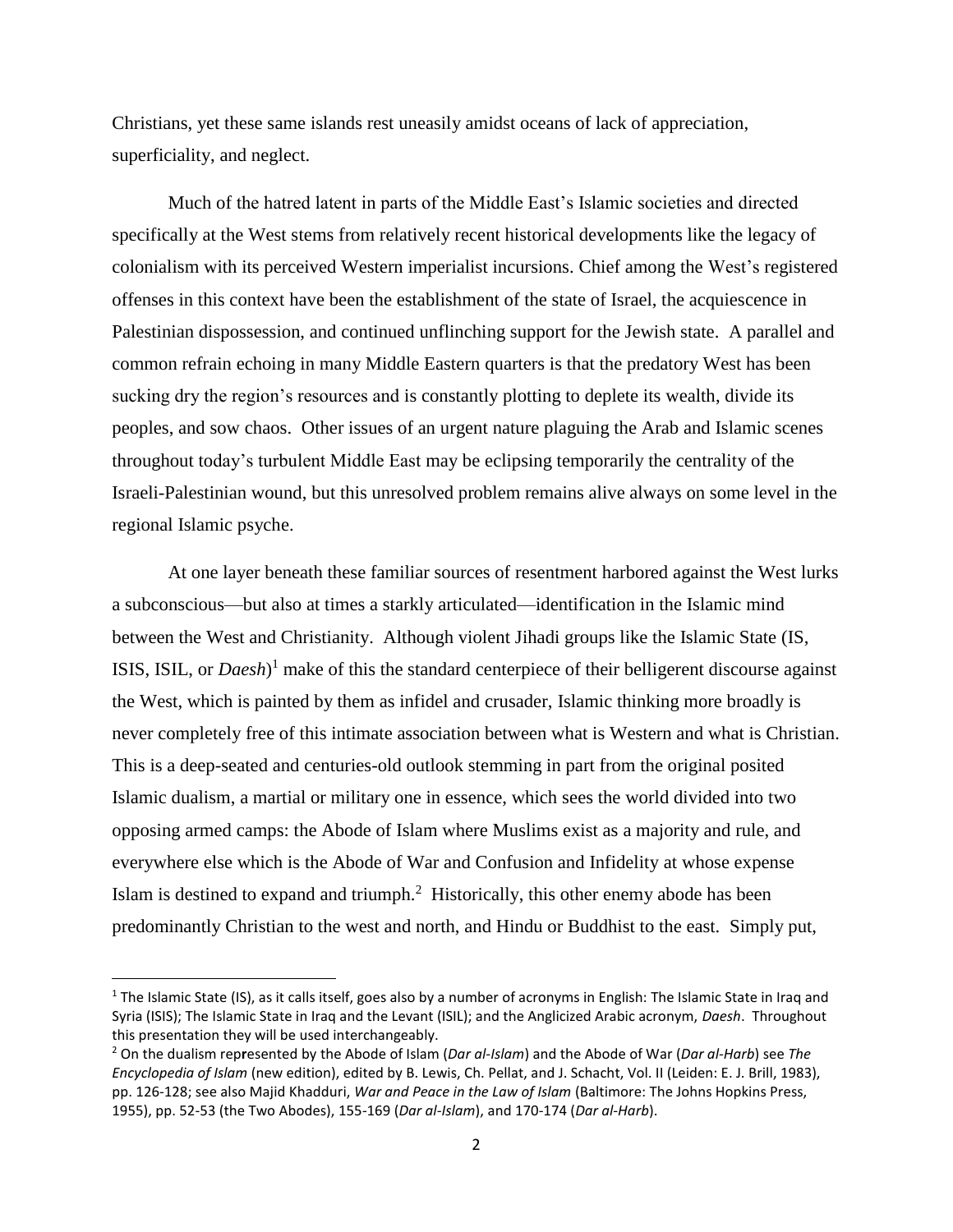when this ingrained Islamic attitude contemplates the West it hardly factors in the 200-plus years of steady secularization that Western civilization has undergone, nor does it take into account the related Western separation of church (religion) and state (politics), but instead views the West as a mirror image of itself where no enduring secular developments have occurred and where religion and politics remain firmly and inextricably fused.

In the Middle East, where for better or for worse ultimate personal and group identities as well as allegiances continue to be defined primarily in religious or sectarian terms, most of the native Christians have occupied a precarious gray zone in this dualistic posited confrontation between the two opposed abodes—that of Islam versus that of all the rest. According to Islamic law (*shari'a*), Christians are viewed at best as *dhimmis*, or second-class citizens subsisting under Islamic "protection", based on their Quranic designation alongside Jews as "People of the Book".<sup>3</sup> This supposed shielding *dhimmi* status, however, imposes various stifling restrictions on them that over time have acted collectively to precipitate their gradual liquidation as distinct communities. Dhimmitude is in fact little more than slow yet relentless extinction stretched over centuries.

Now, with the emergence of the latest crop of violent Jihadis, the choices presented to Iraq's and Syria's Christians have boiled down to forced conversion, or humiliation under dhimmitude, or exile, or a horrible death. In a number of notorious cases such as in Mosul, Sinjar, and Raqqa, to name three, these ghastly alternatives were not even invoked but instead wholesale destruction, slaughter, and enslavement mainly of the sexual sort befell the Christians making the accusation of genocide against *Daesh* compelling.<sup>4</sup> Is this what awaits parts of the West should the toxic two-abode dualism play itself out to the full?

<sup>3</sup> The best and most authoritative analyses of the *dhimmi* category and of dhimmitude's relations to Jihad remain those of the scholar Bat Ye'or (Gisele Littman). See her *The Dhimmi: Jews and Christians Under Islam*, translated from French by David Maisel (Madison, NJ: Fairleigh Dickinson University Press, 1985); and *The Decline of Eastern Christianity Under Islam: From Jihad to Dhimmitude, Seventh-Twentieth Centuries*, translated from French by Miriam Kochan and David Littman (Madison, NJ: Fairleigh Dickinson University Press, 1996); see also a collection of her lectures on dhimmitude entitled *Understanding Dhimmitude* (New York, NY: RVP Press, 2013).

<sup>&</sup>lt;sup>4</sup> Since this writing the Obama Administration, in the words of Secretary of State John Kerry, has officially labeled as genocide what Christians and other minority communities in parts of the Middle East have endured under *Daesh*. See John Kerry's remarks on *Daesh* at a Press briefing at the State Department on 17 March 2016. [http://www.state.gov/secretary/remarks/2016/03/254782.htm#](http://www.state.gov/secretary/remarks/2016/03/254782.htm)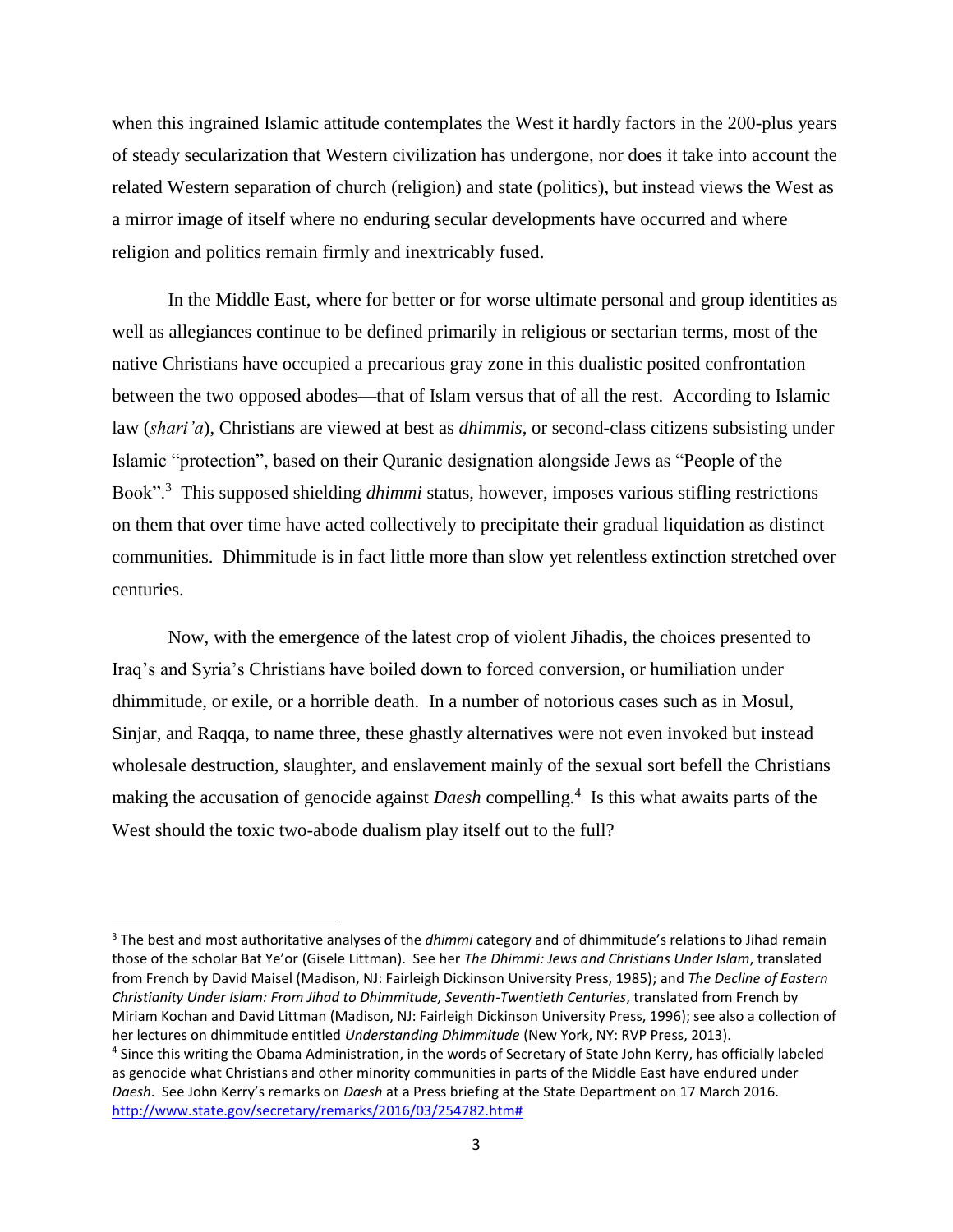Watching what unfolded in the main square of the German city of Cologne on New Year's Eve 2015 one can say it was a version of this hostile two-abode outlook in action. That night men of Arab and North African features belonging clearly to the latest wave of migrants and refugees from the Middle East surrounded, attacked, and raped a number of local girls. The frightening thing was the calm and confident sense of entitlement these Muslim men displayed in perpetrating their dastardly assaults: you see it is always open season in the Abode of *kufr* (infidelity). And far more unsettling was the mayor of Cologne Henriette Reker's reaction, which effectively chalked up the outrage as merely an expression of "cultural diversity", and then proceeded to blame the assault victims.<sup>5</sup> This is political correctness gone utterly mad; it transcends being just another instance of secular Europe's dhimmitude, ("Eurabia", as the scholar Bat Ye'or has called it<sup>6</sup>), something we have been witnessing quite a bit of lately. How can Europeans be expected to fathom what Middle Eastern Christians have been enduring when they cannot even comprehend the identical phenomenon as it invades the very heart of their cities?<sup>7</sup>

God forbid that any observer should insinuate these Muslim men hail from backgrounds rife with sexual repression and very little respect for women or acknowledgement of their rights. Such a line of reasoning, though fully in accord with the facts, is guaranteed to enrage the leftist critics who would then hurl their post-colonial, anti-Orientalism, Edward Saiidian invective at these observers and start screaming "cultural imperialism", "Western chauvinism", "outmoded culturist prejudices", and the like. But in this case the truth of the matter is that pointing out what is objectively verifiable is neither an expression of crazed far-right hatred, nor an example of irrational xenophobia, nor the fueling of a divisive clash-of-civilizations posture, nor

<sup>&</sup>lt;sup>5</sup> On the Cologne rapes see the BBC News report of January 5, 2016, entitled "Germany Shocked by Cologne New Year Gang Assaults on Women". <http://www.bbc.com/news/world-europe-35231046>

On Mayor Reker's reaction and the outrage it sparked see the piece in *The Independent* by Rachael Revesz, 5 January 2016. [http://www.independent.co.uk/news/world/europe/mayor-of-cologne-says-women-should-have](http://www.independent.co.uk/news/world/europe/mayor-of-cologne-says-women-should-have-code-of-conduct-to-prevent-future-assault-a6798186.html)[code-of-conduct-to-prevent-future-assault-a6798186.html](http://www.independent.co.uk/news/world/europe/mayor-of-cologne-says-women-should-have-code-of-conduct-to-prevent-future-assault-a6798186.html)

<sup>6</sup> See Bat Ye'or, *Eurabia: The Euro-Arab Axis* (Madison, NJ: Fairleigh Dickinson University Press, 2005).

<sup>&</sup>lt;sup>7</sup> The British philosopher Roger Scruton put it this way: "There is no doubt in my mind both that Europe is now profoundly threatened and also that the approach of the European Union to the threats is informed by a comprehensive failure to understand them." See Roger Scruton, "The Future of European Civilization: Lessons for America", published 9 December 2015 by The Heritage Foundation in Washington DC as the Russell Kirk Memorial Lecture (delivered 13 October 2015), [http://www.heritage.org/research/reports/2015/12/the-future-of-european](http://www.heritage.org/research/reports/2015/12/the-future-of-european-civilization-lessons-for-america)[civilization-lessons-for-america.](http://www.heritage.org/research/reports/2015/12/the-future-of-european-civilization-lessons-for-america)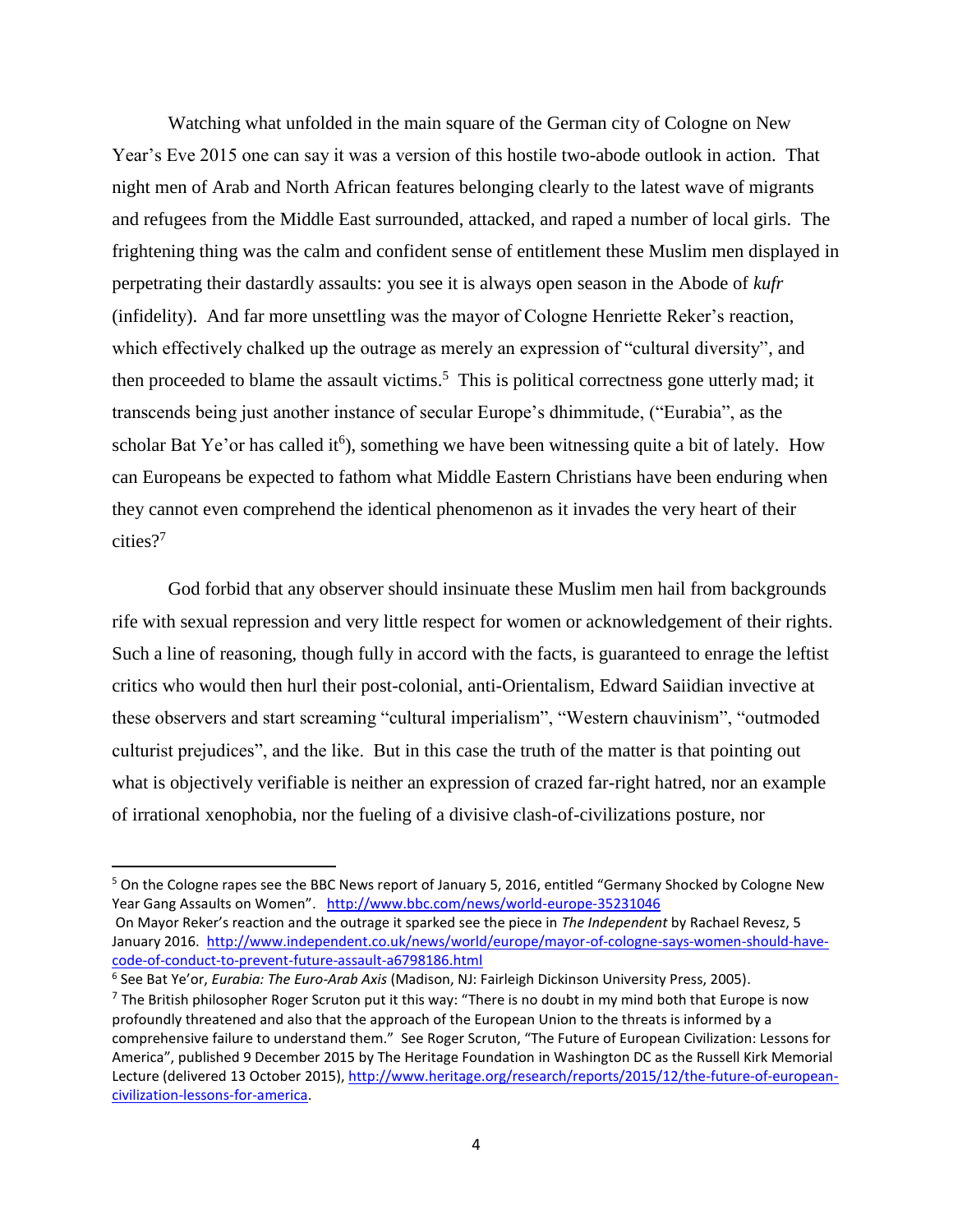gratuitous fear-mongering. It is simply a sobering reality that a beguiled secular Europe, and one governed by what former Pope Benedict XVI has termed the "dictatorship of relativism"<sup>8</sup>, will continue to ignore at its grave peril.

Needless to say, by far the vast majority of Muslim refugees streaming into Europe are not composed of rapists and terrorists, just as not all Christians in the Middle East—at least not yet—have fallen victims to rape, terror, and expulsion. But in the case of these regional Christians the developments of the last few years since the mis-named Arab "Spring" first erupted have been ominous. They represent an acceleration of a process of emasculation that was first visited upon Lebanon's Christians starting in 1975, only to become one of decimation that afflicted Iraq's Christians following the 2003 American invasion of that country. The Middle East's Christians before the onset of the Arab "Spring" numbered between 10 and 12 million, the vast majority being Egypt's Copts. Today, their numbers have shrunk by at least 20 percent overall.<sup>9</sup>

<sup>&</sup>lt;sup>8</sup> Pope Benedict XVI first coined the expression "dictatorship of relativism" just before the conclave in April 2005 that elected him to the papacy, in a homily for the Mass *Pro Eligendo Romano Pontifice*, meaning "for the election of the Roman Pontiff."

<sup>&</sup>lt;sup>9</sup> A simple calculation from the available figures for the drastic declines in numbers of Christians in both Iraq since 2003 and Syria since 2011, and a region-wide averaging out of the results for native Christians, will reveal that the overall 20% figure of shrinkage given here is actually a conservative one. For more on the figures for the two hotspots of Iraq and Syria where Christians have been deliberately targeted see the piece by "Daniel" of Open Doors entitled "Persecution of Christians Reaches Historic Levels, Conditions Suggest Worst is Yet to Come" (7 January 2015). [https://www.opendoorsusa.org/take-action/pray/.](https://www.opendoorsusa.org/take-action/pray/) See also Simon Tomlinson, "Christians face being wiped out from the Middle East within ten years as they are killed by ISIS or forced to flee persecution, warn Catholic aid groups" (10 November 2015), Mail online. [http://www.dailymail.co.uk/news/article-](http://www.dailymail.co.uk/news/article-3311716/Christians-face-wiped-Middle-East-TEN-YEARS-killed-ISIS-forced-flee-persecution-warn-Catholic-aid-groups.html)[3311716/Christians-face-wiped-Middle-East-TEN-YEARS-killed-ISIS-forced-flee-persecution-warn-Catholic-aid](http://www.dailymail.co.uk/news/article-3311716/Christians-face-wiped-Middle-East-TEN-YEARS-killed-ISIS-forced-flee-persecution-warn-Catholic-aid-groups.html)[groups.html.](http://www.dailymail.co.uk/news/article-3311716/Christians-face-wiped-Middle-East-TEN-YEARS-killed-ISIS-forced-flee-persecution-warn-Catholic-aid-groups.html) See also Walter Russell Mead, "The Plight of the Middle East's Christians," in *The Wall Street Journal* (15 May 2015). <http://www.wsj.com/articles/the-plight-of-the-middle-easts-christians-1431700075> . See also Edwin Mora, "Report: ISIS has Crucified, Tortured Thousands of Christians in Iraq, Syria" in *Breitbart* (29 September 2015). [http://www.breitbart.com/national-security/2015/09/29/report-isis-crucified-tortured-thousands](http://www.breitbart.com/national-security/2015/09/29/report-isis-crucified-tortured-thousands-christians-iraq-syria/)[christians-iraq-syria/.](http://www.breitbart.com/national-security/2015/09/29/report-isis-crucified-tortured-thousands-christians-iraq-syria/) According to the *Oeuvre d'Orient* Catholic association, 10-13 million Christians reside in the Middle East region including Arab Christians and expatriates; see Hyacinth Mascarenhas, "What you Need to Know About the Millions of Christians Under Threat in the Arab World", in *World.Mic* (23 January 2014).

[https://mic.com/articles/78967/what-you-need-to-know-about-the-millions-of-christians-under-threat-in-the](https://mic.com/articles/78967/what-you-need-to-know-about-the-millions-of-christians-under-threat-in-the-arab-world#.ic9PIuMw6)[arab-world#.ic9PIuMw6.](https://mic.com/articles/78967/what-you-need-to-know-about-the-millions-of-christians-under-threat-in-the-arab-world#.ic9PIuMw6)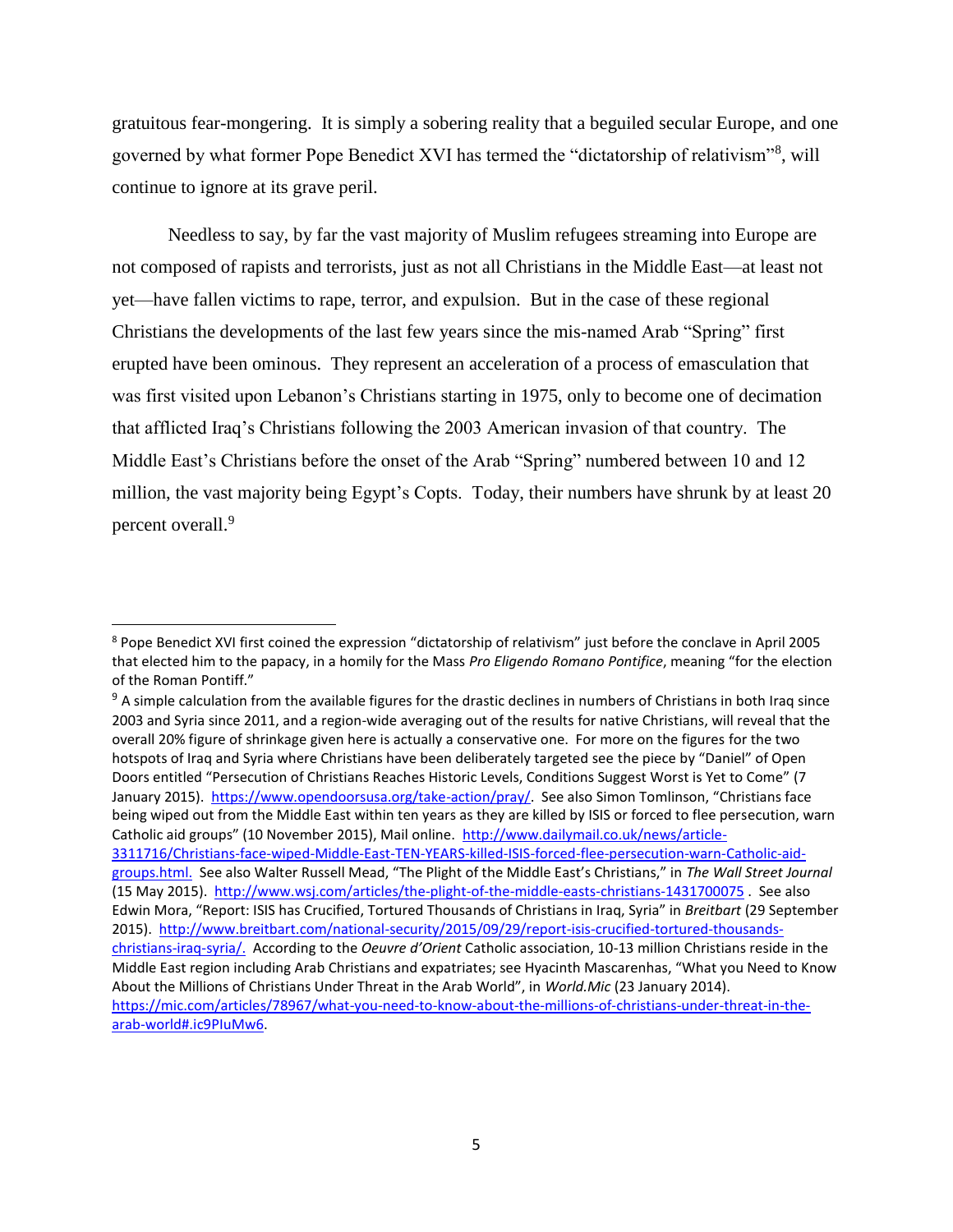The full contours of the tragedy characterizing Christian existence in the Middle East become apparent when some of these communities find themselves thriving best in the shadow of repressive secular regimes like those of the Iraqi Baath under Saddam Hussein, or the Syrian Baath under the rule of Hafiz Assad and then his son Bashar. It is a fact that as long as Sunni Islamist extremism in these two countries was kept at bay and not tolerated by these regimes the Christian communities there fared relatively well in the sense of escaping any serious molestation on a large scale. The cynical opportunism of these Middle Eastern Baath versions of imported socialist dictatorial templates may have spared Christians and other vulnerable minorities any outright assaults, but they also contributed to the cultivation of a seething subterranean resentment within Sunni circles directed against these same communities. As soon as the inevitable transpired and Jihadi militancy rose up to confront first the tyranny of Nuri al-Maliki in Iraq, Saddam Hussein's Shiite thug replacement, and then Bashar Assad's Alawite brutality in Syria, tiny exposed minority communities like the Christians in those two countries became targets of convenience and vengeance. Scapegoating these Christians as avid regime supporters, and subsequently as fifth-column agents of Western imperialism or Trojan Horse-like implants of crusader aggression, became familiar hallmarks of the daily parlance of these extremists—and they proceeded to act violently upon these trumped-up assumptions, leaving the Christians with the tragic choice between the untidy and the dark.

Frustratingly absent in this unfolding drama have been any concrete signs of courageous and assertive Sunni Islamic moderation capable of confronting, discrediting, and ultimately defeating the violent extremists. To be fair, some have been vocal. King Abdullah II of Jordan, for instance, has said on more than one occasion that the extremists had hijacked Islam and it was incumbent on the mainstream moderates to take back their religion from those who have perverted it;<sup>10</sup> however, his call has not been widely heeded, and Jordan itself has done little beyond some token military strikes as part of the anti-ISIS coalition. The Chief Mufti of al-Azhar in Cairo, Sheikh Ahmad al-Tayyeb, reputedly the highest religious authority in Sunni

 $10$  Speech by King Abdullah II of Jordan given before the United Nations General Assembly, 16 November 2015. [http://www.independent.co.uk/news/world/middle-east/king-of-jordan-calls-for-muslims-to-lead-fight-against](http://www.independent.co.uk/news/world/middle-east/king-of-jordan-calls-for-muslims-to-lead-fight-against-terrorism-a6736586.html)[terrorism-a6736586.html.](http://www.independent.co.uk/news/world/middle-east/king-of-jordan-calls-for-muslims-to-lead-fight-against-terrorism-a6736586.html)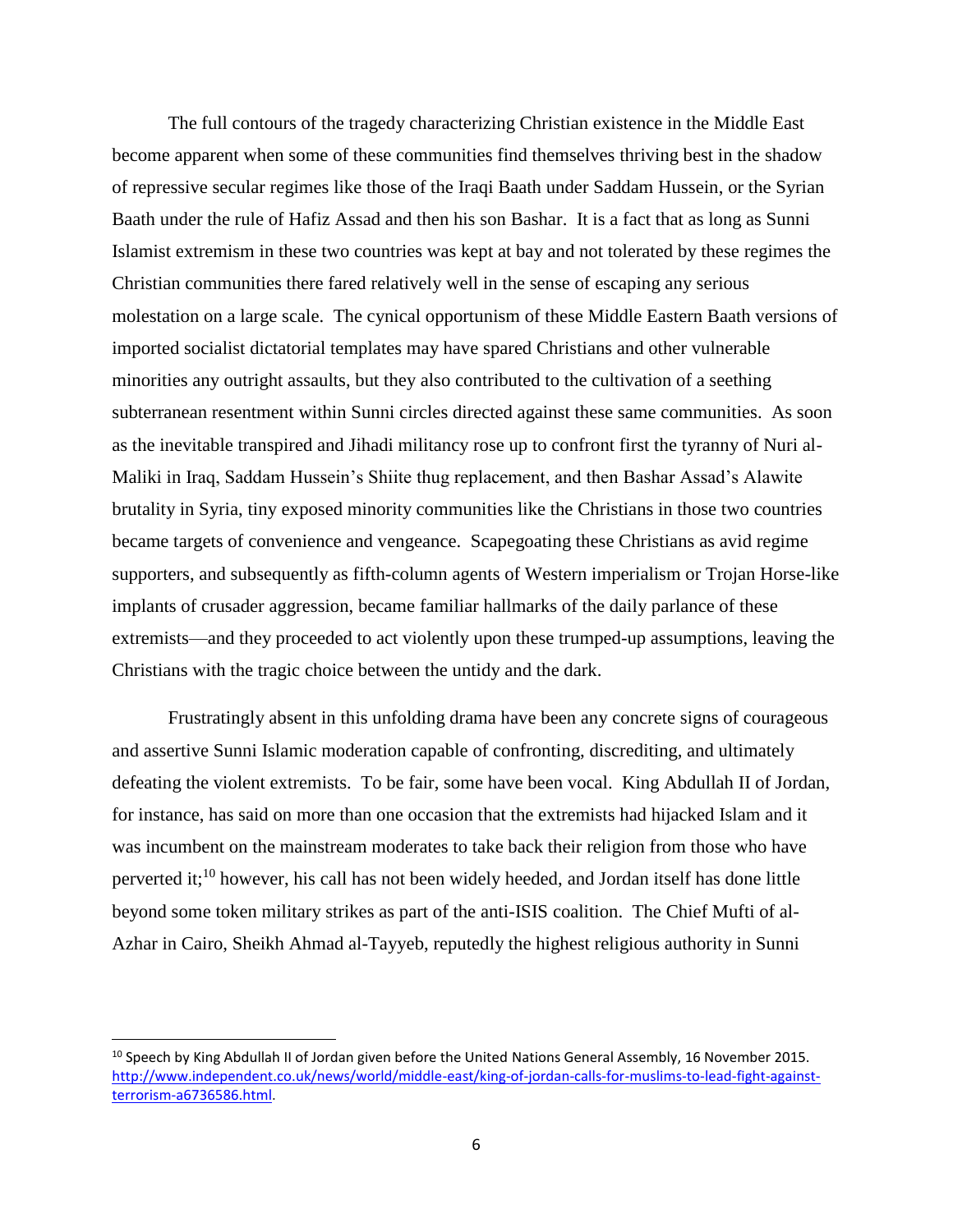Islam, has spoken out repeatedly against the extremists,<sup>11</sup> but he is yet to issue sweeping and authoritative *fatwas* (official religious rulings) with binding powers that would decisively delegitimize their bloody Islamist brand. For the Saudis and the Turks to threaten openly, as they have done on several occasions, to launch a ground attack against ISIS has raised more worries than offered solutions. Saudi Wahhabi ideology is actually identical to that of ISIS and was in recent years, both directly and indirectly, one of the main tributaries of inspiration for both al-Qaeda and *Daesh*; the arsonist cannot double as the fireman. President Erdogan's Turkey has engaged in documented underhanded dealings with ISIS in terms of buying on the black market their illicitly extracted oil, funneling arms and fighters to them across the porous Turkish border with Iraq and Syria, and facilitating the passage of their terrorists to Europe.<sup>12</sup> It has become crystal clear in recent months that Ankara's top priority is fighting Kurdish separatism in northern Syria and Iraq with all else being subordinated to this single strategic end.

Where does all this leave Islamic moderation? Following the fall in 1979 of the Shah of Iran the Shiite world has experienced a persistent radicalization with the coming of Ayatollah Khomeini and his *Wilayat al-Faqih*<sup>13</sup> millenarian eschatology, spillovers of which have manifested themselves in the destabilizing activities around the region of Iran's militant Revolutionary Guards and the rise of their Lebanese military extension, Hezbollah. On the Sunni side, in addition to Saudi Arabia's Wahhabism and Erdogan's assertive Islamist streak a survey of the mainly Sunni Syrian opposition to the Assad regime reveals their ranks over the past five years being steadily infiltrated by Jihadists of various stripes including the al-Qaeda offshoot *Nusra* Front (*Jabhat al-Nusra*). Amidst this cacophony of violent extremism Islamic

 $\overline{\phantom{a}}$ 

<sup>12</sup> Several credible reports have surfaced documenting Erdogan's underhanded dealings with ISIS. See as examples "Meet the Man Who Funds ISIS: Bilal Erdogan, the Son of Turkey's President", by ZeroHedge.com in Mint Press News (30 November 2015).<http://www.mintpressnews.com/211624-2/211624/> ; also David Graeber, "Turkey could cut off Islamic State's supply lines. So why doesn't it?" in *The Guardian* (18 November 2015).

<sup>11</sup> "Top Muslim Cleric Ahmed al-Tayeb Urges Education Reform to Counter Extremism", in *The Guardian* from Agence-France Press (23 February 2015) in reference to a speech he gave the day before at a conference to combat terrorism held in Mecca, Saudi Arabia. [http://www.theguardian.com/world/2015/feb/23/top-muslim](http://www.theguardian.com/world/2015/feb/23/top-muslim-cleric-ahmed-al-tayeb-urges-education-reform-to-counter-extremism)[cleric-ahmed-al-tayeb-urges-education-reform-to-counter-extremism](http://www.theguardian.com/world/2015/feb/23/top-muslim-cleric-ahmed-al-tayeb-urges-education-reform-to-counter-extremism) .

<http://www.theguardian.com/commentisfree/2015/nov/18/turkey-cut-islamic-state-supply-lines-erdogan-isis> ; also the Program on Peace-building and Rights, directed by David Phillips, at Columbia University's Institute for the Study of Human Rights appointed a team of researchers in the United States, Europe, and Turkey to investigate the allegations—see the results (15 December 2015) at [http://www.huffingtonpost.com/david-l-phillips/research](http://www.huffingtonpost.com/david-l-phillips/research-paper-turkey-isi_b_8808024.htm)[paper-turkey-isi\\_b\\_8808024.htm.](http://www.huffingtonpost.com/david-l-phillips/research-paper-turkey-isi_b_8808024.htm)

<sup>&</sup>lt;sup>13</sup> "Guardianship of the Islamic Jurist", a doctrine in Shia Islam ascendant in the Islamic Republic of Iran after the 1979 revolution of Ayatollah Khomeini; see Ibrahim Moussawi, *Shi'ism and the Democratization Process in Iran: With a Focus on Wilayat al-Faqih* (Beirut: Saqi Books, 2012).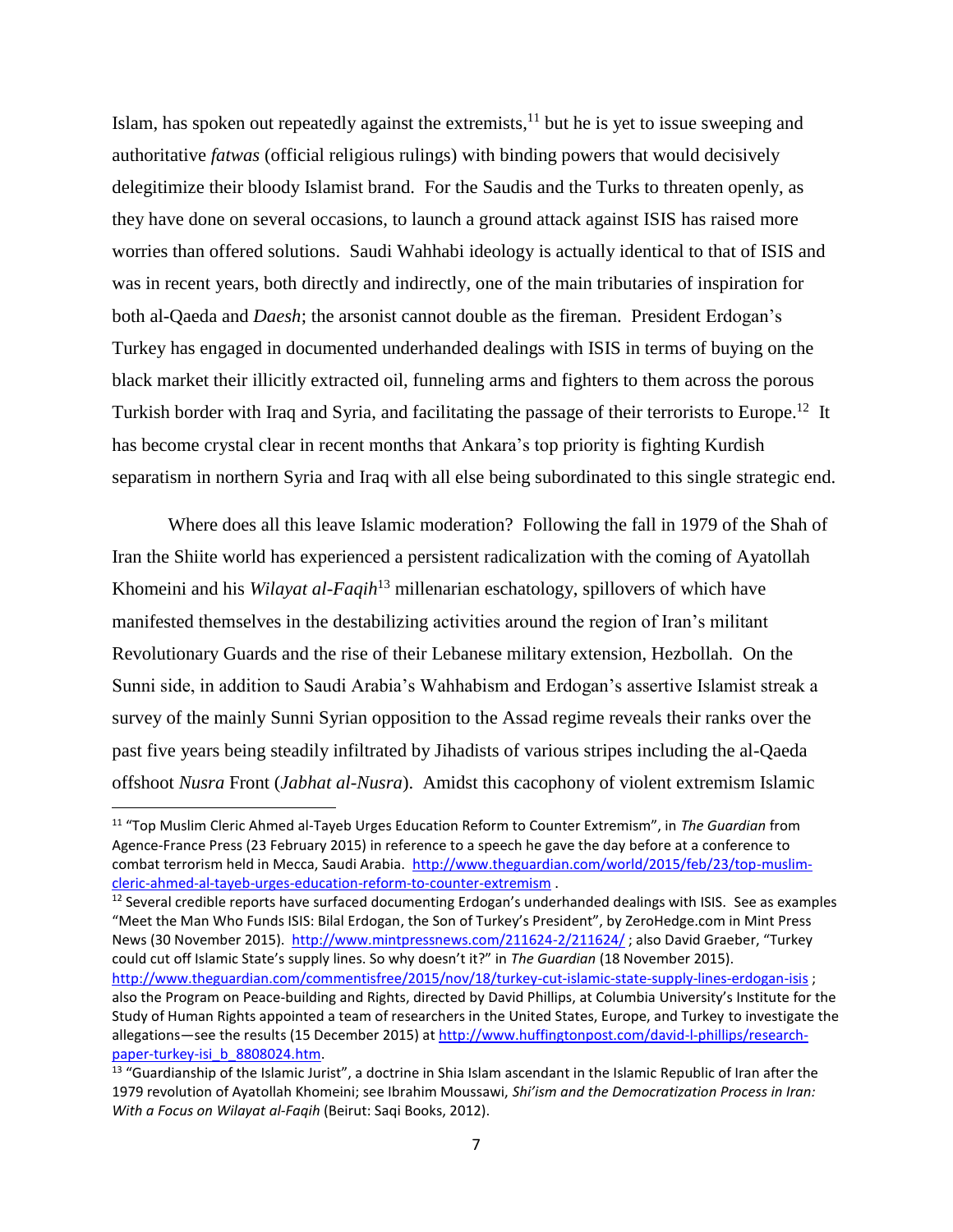moderation has navigated an anomalous and pathetic course: it is generally weak, appears mostly intimidated, and exhibits a fleeting shelf-life on the rare occasions when it does try to be assertive. As one commentator has summarized it: "A main cause of the rise of extremism in the world of Islam has been the cowardice of Muslim moderates, who for decades chose not to condemn bad ideas and ugly rhetoric. Fearing that they'd be seen simply as ideological weaklings, they've avoided confronting the cancer in plain sight."<sup>14</sup>

Granted the vast majority of Muslims anywhere tend to be moderate in their daily behavior and to go about their lives focusing on the mundane pursuits that define most other communities worldwide. The problem, however, is two-fold: the inclination of Muslim moderates to accept to be cowed into silence and inaction when faced with loud incitements by the militant and violent minority in their midst targeting moderates like them or any other non-Sunni groups, and the demonstrated potential as a result of such incitements for easy radicalization occurring in slippery-slope fashion within their own otherwise moderate echelons. Gradations of extremism—often latent ones—exist along this slippery slope and can be triggered into action through anger or fear or indoctrination or peer pressure or any number of possible radicalizing influences. This makes of Sunni moderation as it stands today a dreadfully mercurial and unreliable option for fighting Jihadism.

It is quite chilling to realize that the sub-bestial behavior on constant display by ISIS (the public beheadings, the mass sexual enslavement of women and children, the systematic destruction of places of worship and of archaeological sites, the terror attacks on innocent civilians, the instruction of the very young in the art of mass slaughter, the deliberate ethnoreligious and cultural cleansing, and other outrages) is emerging these days only within, and out of, Islam, and is being perpetrated proudly by self-professing Muslims. The factors usually advanced to account for this phenomenon—poor educational opportunities, socio-economic deprivation, alienation of youth, and so on—fall quite short of being convincing.<sup>15</sup> (One of the problems is that so many otherwise moderate Muslims are in a state of utter denial that all this

<sup>14</sup> Fareed Zakaria, "Trump is a Distillation of Republican Pathologies", in *The Daily Star* (Beirut), March 7, 2016. <sup>15</sup> For a survey of arguments on both sides of this divide (with the author's own views leaning in the direction of the socio-economic and alienation explanations) see Ömer Taşpinar, "Fighting Radicalism, not 'Terrorism': Root Causes of an International Actor Redefined", in *SAIS Review*, vol. XXIX no. 2 (Summer–Fall 2009), pp. 75-86. For another view that also highlights the questionable socio-economic argument in the British context see Afua Hirsch, "The Root Cause of Extremism among British Muslims is Alienation", in *The Guardian*, 19 September 2014.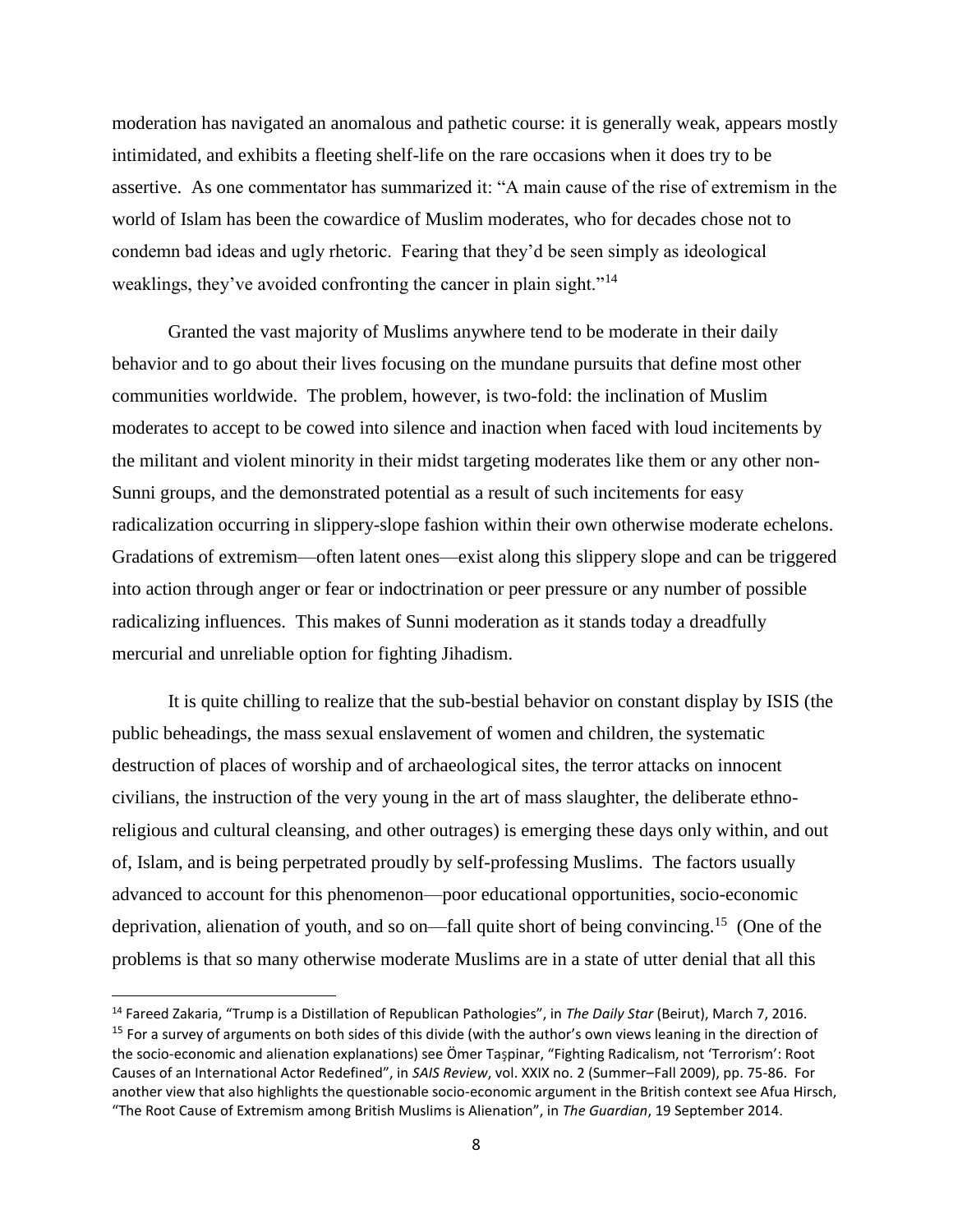inhuman behavior can somehow be linked to, or in some way stem from, Islam the religion.) The deeper and more comprehensive explanation is that within Sunni Islam itself there continues to thrive a living and centuries-old and quite consistent tradition of extremism and intolerance to the point of violently cancelling out the different other, a tradition known as Hanbalism, which represents the most radical of the four main Sunni jurisprudential *fiqh* schools of Quranic interpretation. And no one from the other three milder schools—the Hanafi, the Shafi'i, and the Maliki—appears willing to confront Hanbalism head-on with a view to discrediting it. Out of this toxic Hanbali brew have come Wahhabism from Arabia since the  $18<sup>th</sup>$  century, and the more militant versions of the Muslim Brotherhood from  $20<sup>th</sup>$  century Egypt all the way to Mohammad Morsi. It is Hanbalism ultimately that has spawned all the current permutations of Takfiri subbestiality such as Taliban, al-Qaeda, Boko Haram, Filipino Abu-Sayyaf, Somali al-Shabab, and of course ISIS. This is the ideology that haunts and stalks not only Christians in the Middle East but other non-Muslim communities, Shiites, moderate Sunnis, and really any person or group which departs in the slightest from its narrow and dehumanizing dictates. And this is also the ideology that has the West squarely in its sites as the ultimate target.<sup>16</sup>

It has been suggested by knowledgeable observers that the Islamic tradition itself does contain within it the elements—albeit eclipsed ones—required for its own internal reform. One bold idea advanced in this regard has been the need to revive an abandoned early Islamic conciliatory response to the dispute raging in the  $7<sup>th</sup>$  century (Islam's first century) over who was a true Muslim, and the merits of faith versus good works as they relate to this crucial question. Invoking the position of a group from that early period who came to be known as the *Murji'ah* (Murjites, or Postponers), modern seekers after reform from within highlight the solution these Murjites have advanced: since it is not possible in this life to resolve disputes over righteousness and what resides in the heart, such disputes should be deferred (hence the name "Postponers")

 $16$  On Hanbalism and its Qur'anic literalism, its opposition to rationalism, its public enforcement of strict morality in conformity with *shari'a* (Islamic law), its destruction of shrines, its rejection of rituals, and its inspiration of extremist scholars like Ibn Hazm, Ibn Taymiyah, Ibn Khaldun, Muhammad Bin 'Abdul-Wahhab (founder of Saudi Wahhabism), and Sayed Qutub (a leader of Egypt's Muslim Brotherhood), see Ira M. Lapidus, *A History of Islamic Societies*, second edition (Cambridge: Cambridge University Press, 2002), pp. 135-136, 157, 166, 190, 210, and 572; see also *History of Islamic Philosophy*, edited by Seyyed Hossein Nasr and Oliver Leaman, Vol. I, Part I (London: Routledge, 1996), p. 357 and 360; and see the section entitled "Literalism and Neo-Hanbalism: Ibn Hazm, Ibn Taymiyah, and Muhammad B. 'Abdul-Wahhab" in Majid Fakhry, *A History of Islamic Philosophy*, third edition (New York: Columbia University Press, 2004), pp. 323-329; on Hanbalism's hostility to Shiism and early clashes with the Shiites see Nimrod Hurvitz, "Early Hanbalism and the Shi'a" in *The Sunna and Shi'a in History*, edited by Ofra Bengio and Meir Litvak (New York: Palgrave Macmillan, 2011), pp. 37-50.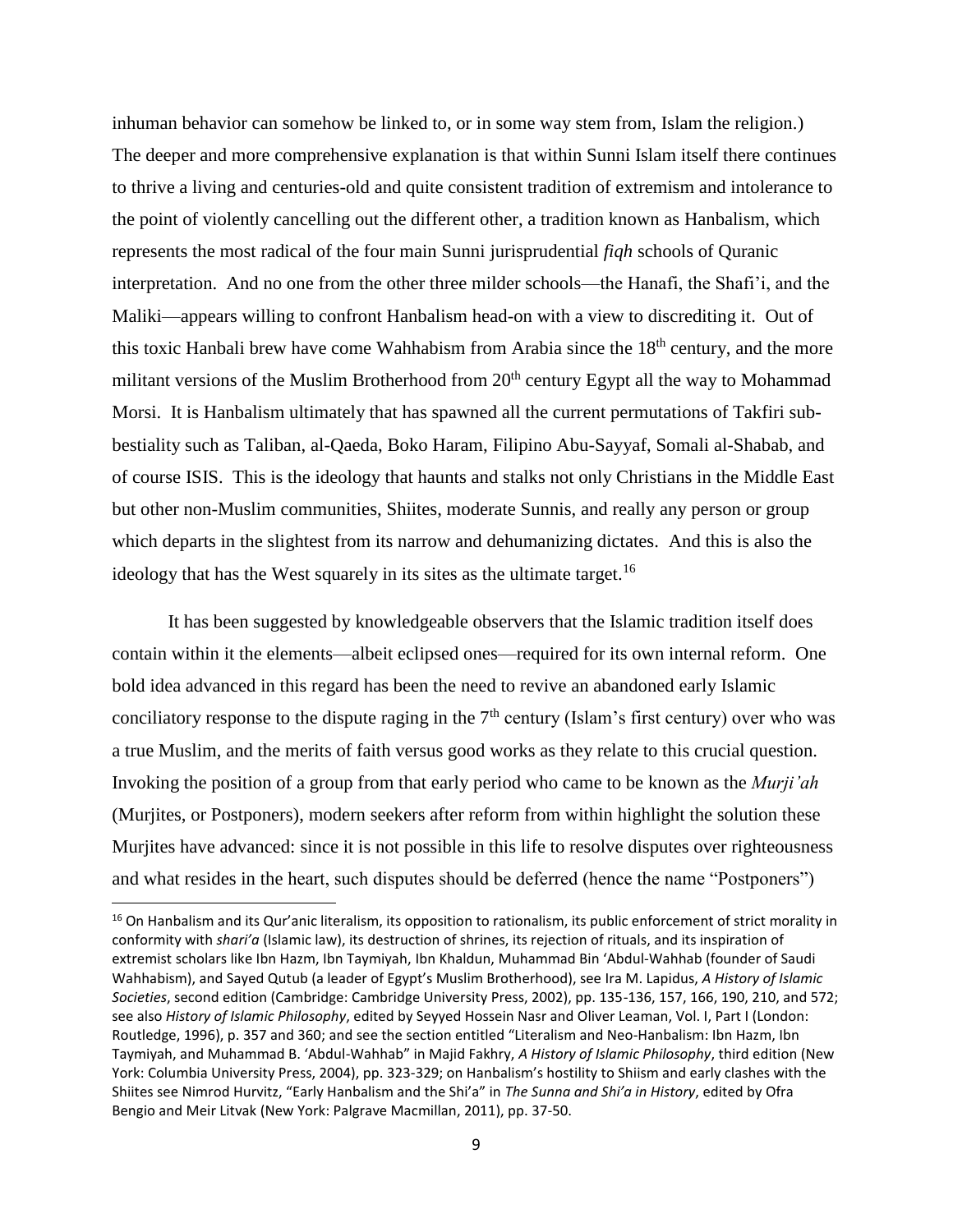until the final judgment when God, who has perfect knowledge, will decide once and for all. This meant ceasing to pass judgments on, or issue condemnations of, those with whom there were disagreements; acceptance of such a view would open the door for tolerance and pluralism, both within Islam and conceivably beyond. The Murjites also stressed faith over works or ritual worship—some have detected here affinities with a Pauline position—and urged the application of reason over the passions. The Postponer position in essence constitutes a powerful refutation of the Takfiri stance that pronounces automatic damnation on any and all who differ from the views of the radical Jihadis. Historically, the founder of Hanbalism, Ahmad Ibn Hanbal, attacked the Postponers and advocated their execution, whereas Abu-Hanifa, founder of the moderate Hanafi School, was sympathetic to their position. "Unfortunately," wrote one scholar, "a separate school of the tolerant Postponers did not last long. Their pluralist theology faded amid the heated conflicts between self-righteous factions."<sup>17</sup>

Searching for viable avenues towards Islamic reform from within is not a new endeavor, with this attempt to resuscitate the Postponer view, undeniably a worthy approach, being the latest in a long line of similar quests.<sup>18</sup> Surely the implied tolerance and consequent peaceful pluralist coexistence inherent in the Postponer interpretation would happily subvert Takfirism and serve as the desired antidote to ISIS's latest barbaric version of this Takfir. Punishments that prescribe flogging for drinking alcohol, amputation of limbs for theft, stoning for adultery, and execution for apostasy—not to mention odious statutes like Pakistan's Blasphemy Laws—would receive quite a blow under a Postponer version of Islam. Postponer theology, if it undergoes a renaissance that manages to endure, could also provide protection for both Christians and non-Christians, which include moderate Muslims. A quick reality check, however, underscores the glacial time-scale needed for ambitious reforms of this sort proposed from within Islam to emerge and take root and begin to exercise a tangible positive difference in people's lives. Until that materializes Muslim moderates, and by extension exposed communities like the Christians living in Muslim-majority countries, will need other more pressing measures of support and

<sup>17</sup> See Mustafa Akyol, *Islam without Extremes: A Muslim Case for Liberty*, second edition (New York: W. W. Norton & Company, 2013), p. 85. On the Murjites/Murji'ites (Postponers) spelled "Murdji'a" see *The Encyclopedia of Islam* (new edition), edited by B. Lewis, Ch. Pellat, and J. Schacht, Vol. II (Leiden: E. J. Brill, 1983), pp. 606-607. See also Duncan B. MacDonald, *Development of Muslim Theology, Jurisprudence and Constitutional Theory*, (New York: Charles Scribner's Sons, 1903), pp. 122-127 and pp. 129-132.

<sup>18</sup> On the rise of reformist movements in Islam see Lapidus, *op. cit.*, pp. 210-216, 461-468, and 817-823.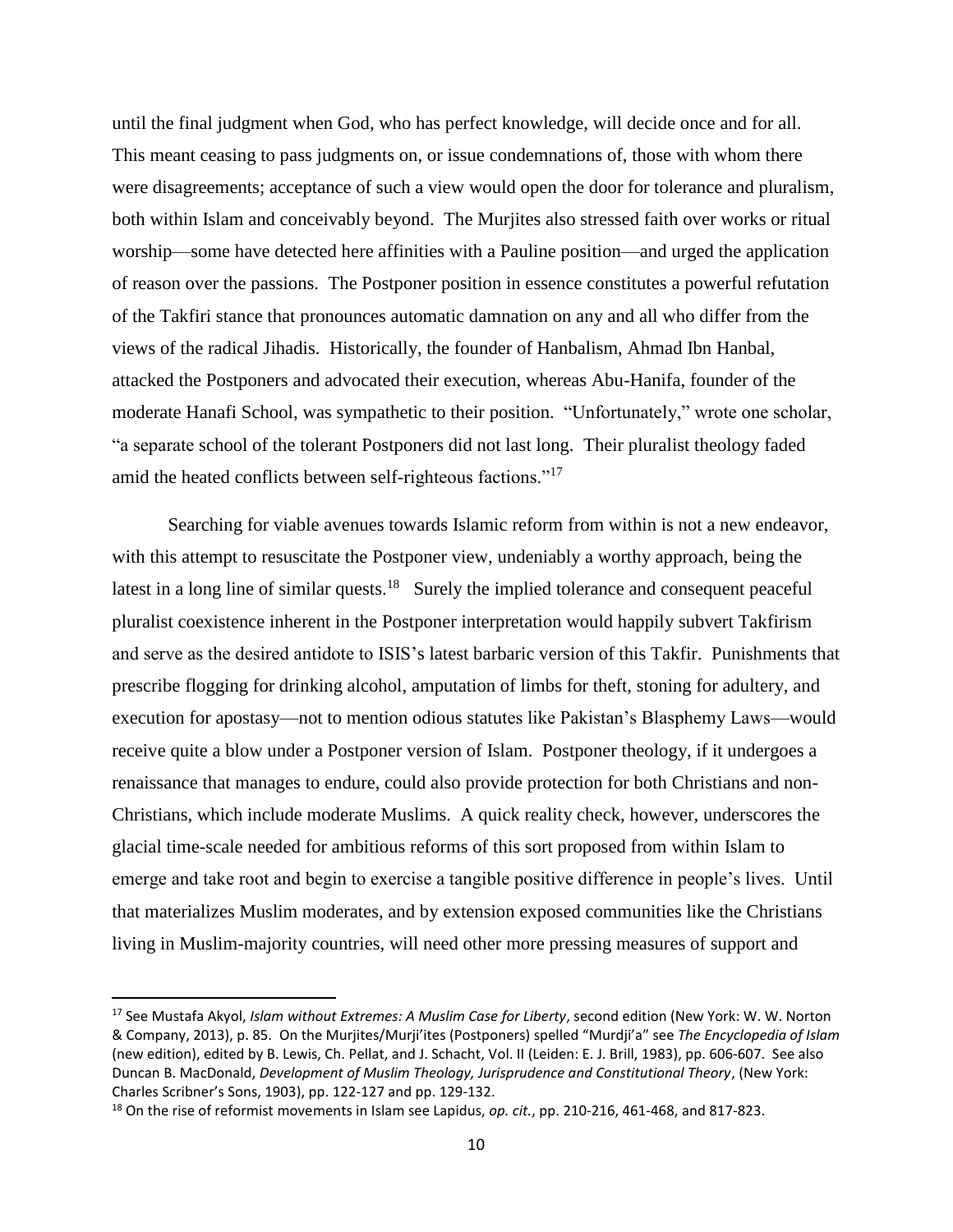protection. One thing is clear; what shouldn't be "postponed" is dealing decisively, meaning militarily, with ISIS and their Takfiri savagery.

Can anything tangible be expected from the West that would help alleviate some of the dangers threatening both Muslim moderates and Christians living in the Middle East? Stated bluntly: If secular Europeans are incapable of fathoming what they are up against in their urban neighborhoods and on their own streets, how can they be expected to identify with, let alone offer support for, those like the Middle East's longsuffering Christians who for a considerably extended period have been facing these very same threats? It becomes more pressing than ever these days to search for and do everything possible to safeguard those few remaining spaces in the region where some degree of freedom and peaceful coexistence survive. Lebanon is one such place. Despite its chronically dysfunctional state system, its venal and corrupt political class, the lingering tensions among several of its sectarian communities, and its vulnerability to the current regional tug of war between Sunnis and Shiites, Lebanon persists in harboring the freest and most open society in the Arab Middle East precisely because it is in Lebanon that there continues to exist the only remaining free and entrenched regional Christian community. Over many decades stretching back to Ottoman times Lebanon has constituted a living laboratory for a creative two-way osmotic influence yielding largely positive fruits between its Christians and its Muslims. Lebanon's journey has certainly not been a smooth or easy ride, punctuated by regular recurring intervals of upheavals and armed clashes and external interference all of which culminated in the 1975-90 war along with a 29-year harsh occupation by the Assad regime from neighboring Syria that finally came to an end in 2005. In spite of all these severe trials, however, Lebanon's Christians have managed to cling to their deeply rooted free way of life that has set not only them apart from their regional and predominantly *dhimmi* coreligionists, but also distinguished the country's Muslim community, which has absorbed and internalized impressive features of the precious commodity of freedom thanks to having lived and interacted intimately for so long with free Christians.<sup>19</sup>

Freedom makes all the difference. And since personal as well as communal freedom is in such short supply throughout the Arab and broader Middle East it needs to be defended wherever

<sup>19</sup> On Lebanon's free Christians see Habib C. Malik, *Islamism and the Future of the Christians of the Middle East*, (Stanford: Hoover Institution Press, 2010), pp. 20-27.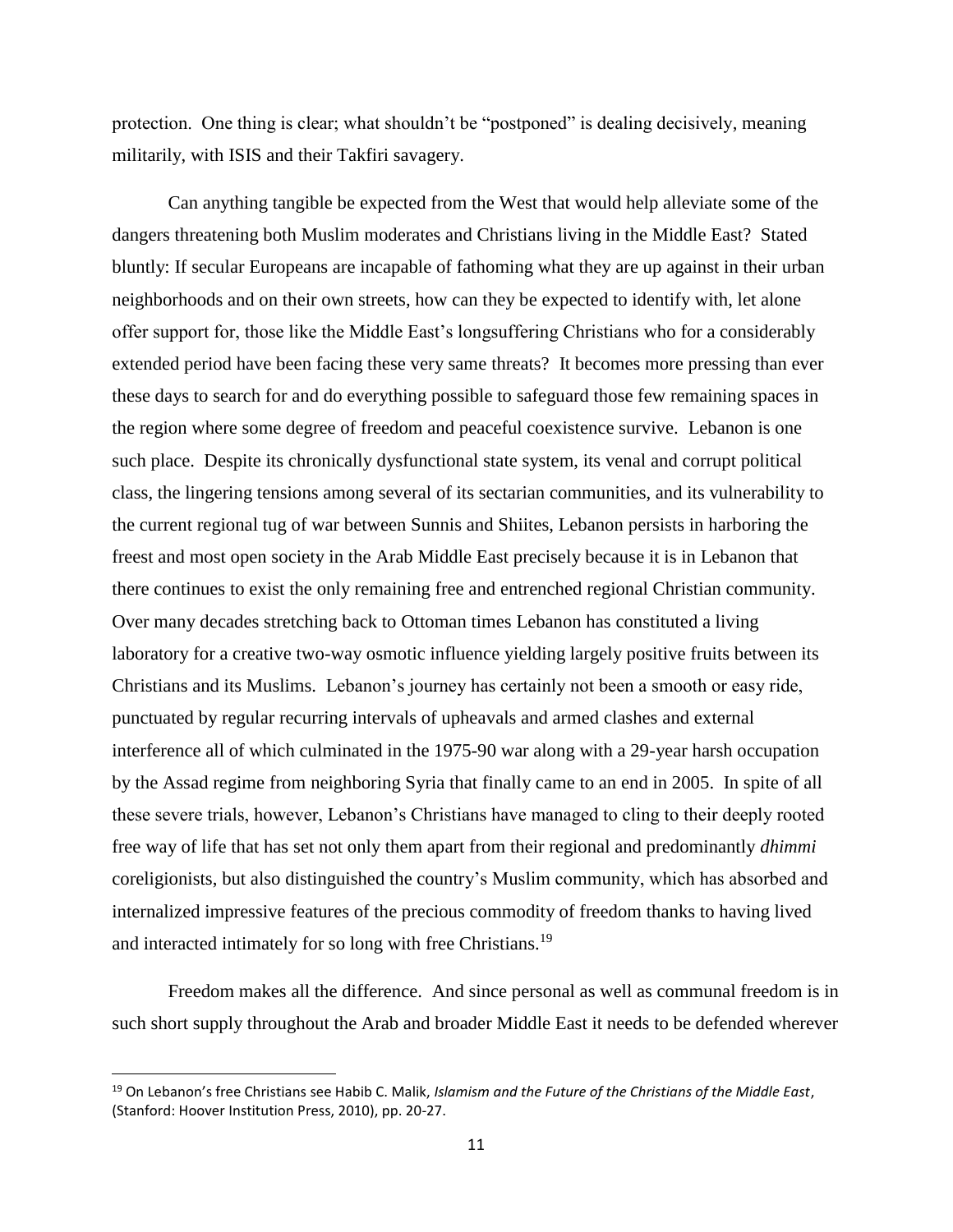it has germinated and endured. The sobering fact that a native Christian community with rare hard-won freedoms is found *only* in Lebanon should invite such a commitment. Hence the line of relentless erosion afflicting the Christian presence in the Middle East must be held firmly at Lebanon. This does not require the dispatching of foreign fleets or soldiers or crusades. Instead, it requires strengthening the Lebanese army, one of the few intact and religiously mixed and successful national institutions in the country; investing generous sums of money in Lebanon's educational sector, both private and public, to restore it to how it once served as a beacon of free critical thought for the entire Arab world; helping to create jobs and economic opportunities to halt the rising emigration of Christian and other youth; and using all means available to promote internal political reconciliation among contending groups with a view to revitalizing the state institutions—presidency, parliament, government. There is no cradling environment among Lebanon's Muslims for Takfiri terror, so the army and security forces bolstered with good equipment and intelligence capabilities can effectively concentrate on confronting infiltration of Jihadis and ISIS operatives from Syria.

However, the huge numbers of Syrian refugees currently languishing in Lebanon pose a particularly grave threat to the country. It is therefore most urgent and vital as regards the future of Lebanon and its well-being that the West in particular, and the international community as a whole, make a joint, official, and solemn pledge—and stick to their word—to help repatriate the over one million Syrian refugees at present inside Lebanon (a country with a population of 4.5 million) back to Syria as soon as hostilities there end and a comprehensive political settlement is in sight, or even sooner if and when protected safe havens inside Syria are created and offered the required security. Unlike Turkey, which has a homogeneous population of about 80 million people 98 percent of whom are Sunni Muslim, has a large land mass with abundant resources, and can easily absorb three million extra displaced Sunnis from Syria, Lebanon is much smaller and poorer, composed of a delicately balanced and religiously heterogeneous mix of sects, and now on top of the half-a-million Palestinian (mostly Sunni) refugees already living in its camps for decades must cope with an extra influx of nearly a million Sunnis from Syria, adding a total of more than 50 percent of Sunnis to its volatile demographic cauldron.<sup>20</sup> This is nothing short

<sup>&</sup>lt;sup>20</sup> In 2013 the numbers of Syrian refugees in Lebanon were around 600,000; see Marwan M. Refaat and Kamel Mohanna, "Syrian Refugees in Lebanon: Facts and Solutions", in *The Lancet*, Vol. 382, No. 9894, 31 August 2013, pp. 763-764, [http://www.thelancet.com/journals/lancet/article/PIIS0140-6736\(13\)61461-0/fulltext?rss=yes.](http://www.thelancet.com/journals/lancet/article/PIIS0140-6736(13)61461-0/fulltext?rss=yes) By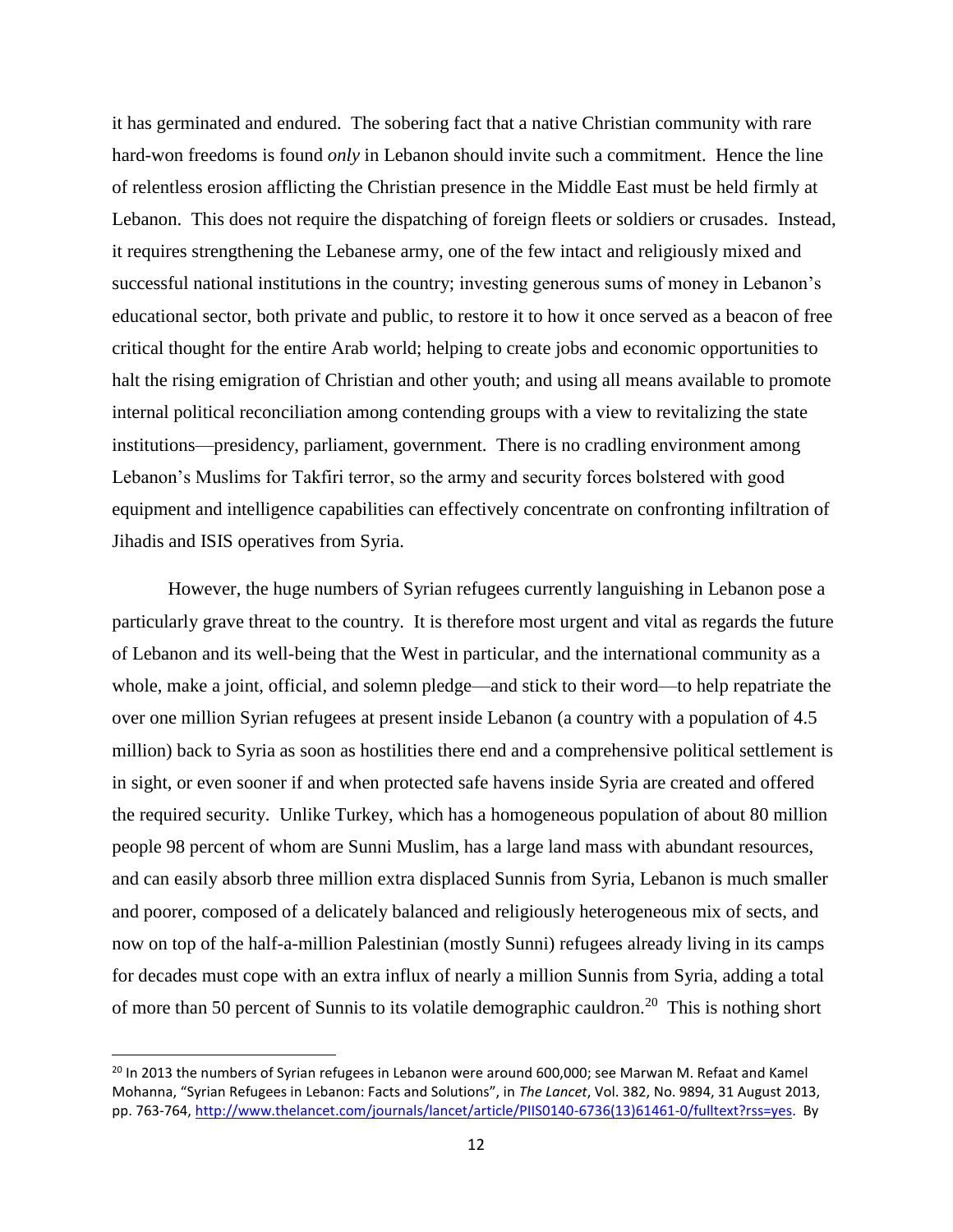of a recipe for disaster guaranteed to obliterate not only Lebanon's free Christians but its moderate Muslims, its religious pluralism, its communal diversity, and everything uplifting and hope-inspiring that the little country's checkered yet unique experiment in liberal coexistence has contributed to the Arab region. For these Syrian refugees to remain in Lebanon in such enormous numbers will spell the end of Lebanon and mark an irreversible calamity for the region and the world. As soon as the security situation in Syria improves the return of the Syrian refugees in Lebanon should shift from being voluntary to becoming mandatory. Thankfully, and unlike the hapless Palestinians, these Syrian refugees have a country to return to when safety there is assured, and they carry official papers showing clearly their national affiliation to that country. So far the insensitivity of the European Union and the international community as embodied in the United Nations on this critical issue has not been kind to Lebanon. All they seem interested in is to solve the problem of the Syrian refugee deluge into Europe at Lebanon's expense. Meager amounts of money for housing and education are promised or issued as loans to Lebanon coupled with vague statements on eventual repatriation, while much whispering goes on behind the scenes that Lebanon ought to absorb the bulk of this ticking human time bomb.<sup>21</sup> How utterly shortsighted this is when it comes to the welfare of free Middle Eastern Christianity, or the future of Muslim moderation, and by implication, once these are irreversibly compromised, to adverse implications for the West itself down the road!

l

<sup>21</sup> Since this writing, United Nations special coordinator in Lebanon, Sigrid Kaag, has dispelled Lebanese fears that UN Secretary General Ban Ki Moon had implied Syrian refugees in Lebanon should be naturalized and that their return to Syria was voluntary. See "Kaag Assures Ban Made no Mention of Lebanon in Refugees Report", in *Naharnet Newsdesk*, 20 May 2015, [http://www.naharnet.com/stories/en/209686;](http://www.naharnet.com/stories/en/209686) the Lebanese government had unanimously rejected such proposals, but Kaag denied that Ban had meant Lebanon. Representative of the European Union for Foreign Affairs and Security Policy and Vice-President of the European Commission, Federica Mogherini, after meeting Lebanese foreign minister Gibran Bassil, stated that while the international community worked to repatriate the Syrian refugees safely back to Syria from Lebanon these refugees needed basic protection, housing, education, and jobs where they are currently residing. These remarks heightened Lebanese anxieties about the future of Syrian refugees in Lebanon; see Mogherini's remarks in Beirut 21 March 2016 at [http://eeas.europa.eu/statements-eeas/2016/160321\\_05\\_en.htm.](http://eeas.europa.eu/statements-eeas/2016/160321_05_en.htm)

February 2016 the numbers had risen to 1,069,111 according to Mercy Corps, and approximately 1.1 million according to Amnesty International; see "Quick Facts: What You Need to Know about the Syria Crisis", 5 February 2016, [https://www.mercycorps.org/articles/iraq-jordan-lebanon-syria-turkey/quick-facts-what-you-need-know](https://www.mercycorps.org/articles/iraq-jordan-lebanon-syria-turkey/quick-facts-what-you-need-know-about-syria-crisis)[about-syria-crisis](https://www.mercycorps.org/articles/iraq-jordan-lebanon-syria-turkey/quick-facts-what-you-need-know-about-syria-crisis); and "Syria's Refugee Crisis in Numbers", 3 February 2016, [https://www.amnesty.org/en/latest/news/2016/02/syrias-refugee-crisis-in-numbers/;](https://www.amnesty.org/en/latest/news/2016/02/syrias-refugee-crisis-in-numbers/) the UNHCR gave the figure of 1,048,275 for 31 March 2016, se[e http://data.unhcr.org/syrianrefugees/country.php?id=122.](http://data.unhcr.org/syrianrefugees/country.php?id=122)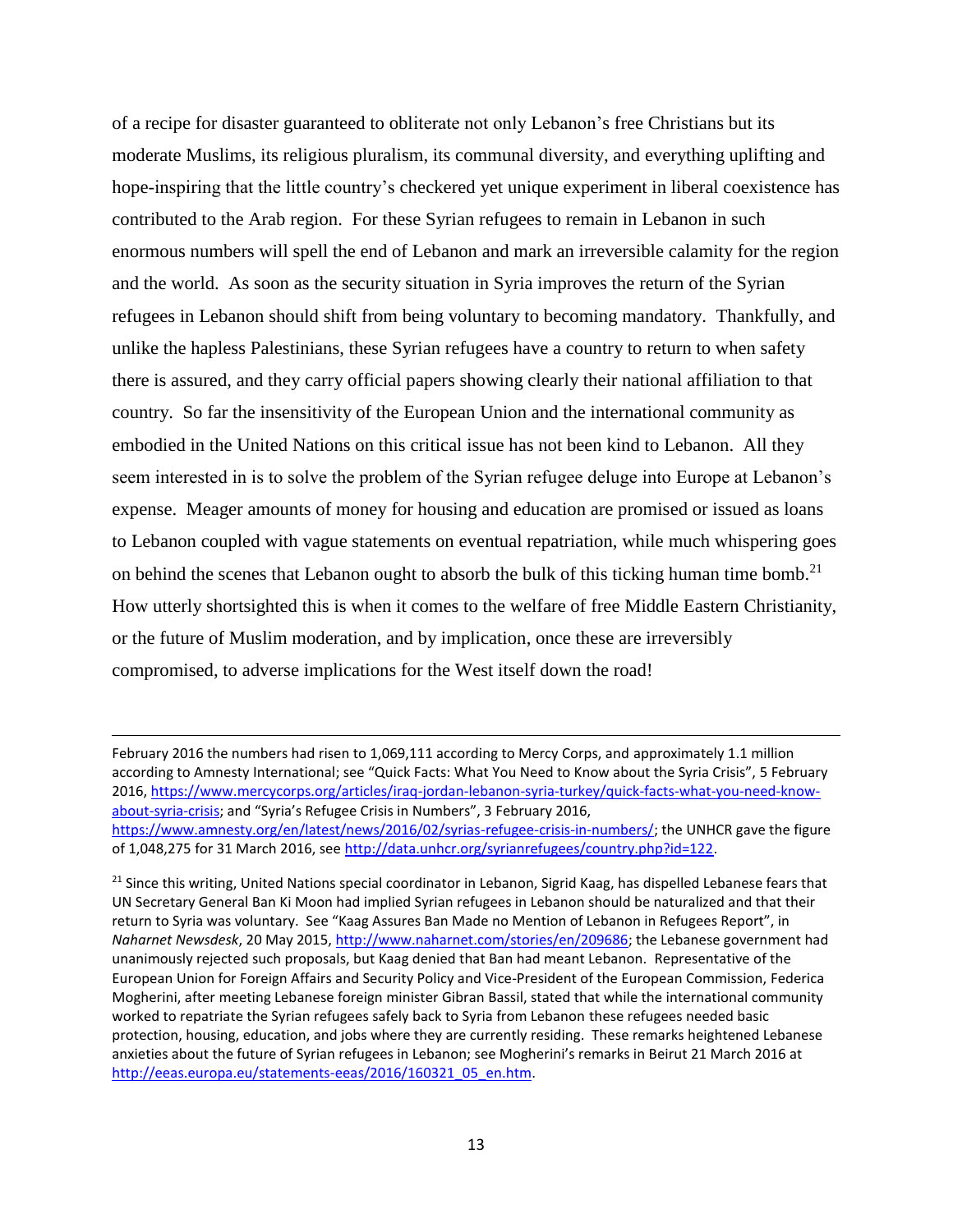It would be difficult to exaggerate the centrality of preserving tiny Lebanon to the whole question of protecting the Middle East's Christians and, by extension, ensuring the very survival of freedom, pluralism, and moderation in the heart of the Muslim Arab world. Lebanon's Christians may be the freest, but Egypt's Coptic Christians are by far the largest Christian community native to the Middle East. They trace their beginnings to Saint Anthony the Great founder of Christian monasticism as well as to the early Desert Fathers, and before these to Mark the Evangelist.<sup>22</sup> As with Iraq's and Syria's Christians, whose fortunes took a turn for the worse when various shades of Islamist Jihadis including ISIS replaced the repressive yet secular Baath, so too did Egypt's between 8 and 10 million Copts (roughly 10 percent of the Egyptian population) fall prey to continuous harassment and bloody assaults by fanatics under the brief rule of the Muslim Brotherhood.<sup>23</sup> However, with the replacement of the Muslim Brothers by President Abdel Fattah al-Sisi's authoritarian rule matters on the whole have improved for the Copts. In an unprecedented gesture on January 6, 2016, the Coptic Christmas Eve according to the Julian calendar, President Sisi made it a point to attend Christmas Mass in St. Mark's Coptic cathedral in downtown Cairo where thousands of Coptic faithful cheered him jubilantly. After the service he openly apologized to the Copts on behalf of the Egyptian state for delays in renovating their damaged churches, rebuilding their destroyed ones, and compensating Coptic families for losses incurred due to violent attacks perpetrated by the Muslim Brothers the previous year and during Morsi's rule.<sup>24</sup> This open apology and pledge are truly novel for an Egyptian president. Both President Sisi and Azhar Grand Mufti Sheikh Tayyeb made significant public speeches and declarations at the start of 2015 in which they condemned religious extremism, specifically *Daesh*, and advocated inclusiveness and moderation. Although hundreds of families left following the coming to power of the Muslim Brothers, Egypt's Copts are too numerous to be easily uprooted en masse. For the most part, however, the Coptic community in Egypt tends to suffer from chronic poverty and deprivation while leading a centuries-old *dhimmi*

 $\overline{\phantom{a}}$ 

<sup>24</sup> See "Egyptian President Sisi Attends Christmas Mass, Wishes Copts Merry Christmas" and "Egypt's President Sisi Vows to Rebuild All Destroyed Churches in 2016", in *Egyptian Streets*, 6 January 2016; at [http://egyptianstreets.com/2016/01/06/egyptian-president-sisi-attends-christmas-mass-wishes-copts-merry](http://egyptianstreets.com/2016/01/06/egyptian-president-sisi-attends-christmas-mass-wishes-copts-merry-christmas/)[christmas/,](http://egyptianstreets.com/2016/01/06/egyptian-president-sisi-attends-christmas-mass-wishes-copts-merry-christmas/) an[d http://egyptianstreets.com/2016/01/06/egypts-president-sisi-vows-to-rebuild-all-destroyed](http://egyptianstreets.com/2016/01/06/egypts-president-sisi-vows-to-rebuild-all-destroyed-churches-in-2016/)[churches-in-2016/](http://egyptianstreets.com/2016/01/06/egypts-president-sisi-vows-to-rebuild-all-destroyed-churches-in-2016/) respectively.

<sup>22</sup> On Egypt's Copts see Theodore Hall Patrick, *Traditional Egyptian Christianity: A History of the Coptic Orthodox Church*, (Greensboro, NC: Fisher Park Press, 1996).

<sup>&</sup>lt;sup>23</sup> See Daria Solovieva, "Egypt's Coptic Christians Face Unprecedented Reprisals from the Muslims Brotherhood", in *The Washington Times*, 20 August 2013.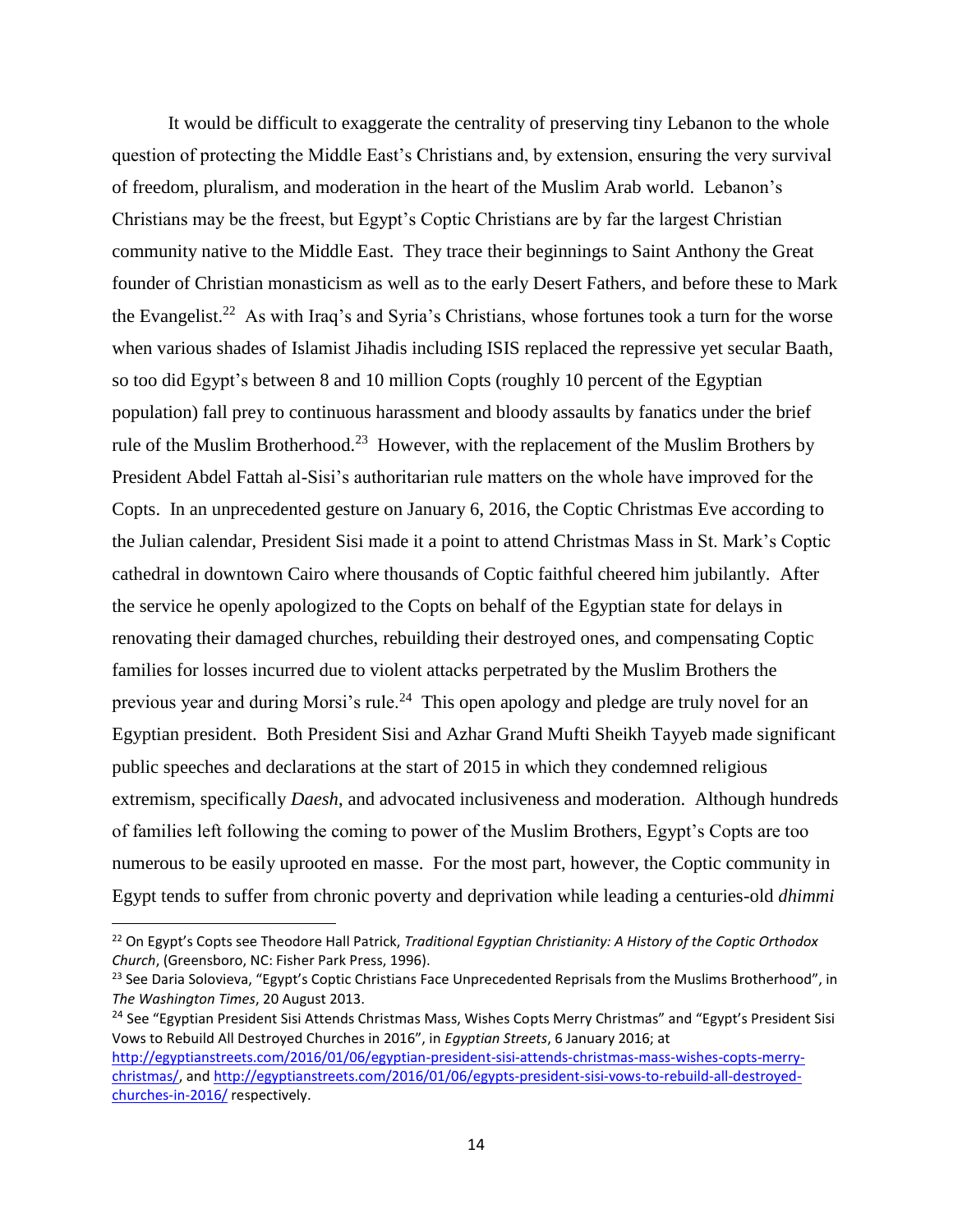existence of subjugation. The demonstrated openness and new embrace of Copts by both the state and the mosque, as embodied respectively in Sisi and Tayyeb, offers hope for gradual amendments regarding their freedoms and economic status.<sup>25</sup> This is certainly a trend that deserves to be nurtured and offered vigorous support.

Based on a PEW Foundation study and empirical confirmation gathered by credible international religious-liberty NGOs including Open Doors there is much alarming evidence pointing to pervasive persecution of Christians worldwide for no reason other than that they are Christian.<sup>26</sup> The bulk of this oppression occurs in Islamic-majority regions from Nigeria to Mindanao in the southern Philippines, but it is also documented in parts of India, China, and North Korea. Middle Eastern Christians, who happen to reside in the epicenter of the world of Islam, receive the lion's share of this unsolicited abusive attention. This unsettling global reality marking the early  $21^{st}$  century has merited the designation Christophobia (or Christianophobia).<sup>27</sup> What then about the much advertised Islamophobia, or bigoted fear and hatred of Muslims? The two designations could not be further apart in their meanings and their claims to authenticity. Although there are some documented instances of prejudice and gratuitous hatred directed at Muslims, Islamophobia so-called is in essence a bogus and politically driven accusation. It rests on the unsubstantiated blanket assertion that Muslims everywhere but especially in the West are being deliberately singled out for reasons of bigotry and targeted for abuse. The fact is, however, that objectively there happens to exist a specific, independently given and unfabricated profile that presents itself every time a terrorist outrage is perpetrated: young male and female Sunni Muslims between the ages of 16 and 45. In this deadly game the category of "usual suspects" is not a concocted fantasy, nor is it the product of a malicious connivance. These young Sunnis are the ISIS recruits, the cannon fodder that extremists indoctrinate, train, and unleash to wage their war on all of us. It matters little from a security standpoint whether or

<sup>&</sup>lt;sup>25</sup> On the Tayyeb speech see Footnote 10 above. View excerpts from the speech by Egyptian President Abdel Fattah al-Sisi delivered on 1 January 2015 on the occasion of Christmas and the Prophet's Birthday before an audience of Muslim clerics at Al-Azhar in Cairo; [https://www.youtube.com/watch?v=n4WMVFz07Sc.](https://www.youtube.com/watch?v=n4WMVFz07Sc)

<sup>&</sup>lt;sup>26</sup> See the 14 January 2014 study by PEW entitled "Religious Hostilities Reach Six-Year High"; [http://www.pewforum.org/2014/01/14/religious-hostilities-reach-six-year-high/.](http://www.pewforum.org/2014/01/14/religious-hostilities-reach-six-year-high/) For the Open Doors evidence see Footnote 8 above.

<sup>27</sup> See Rupert Shortt, *Christianophobia: A Faith under Attack*, (Grand Rapids, MI: W. B. Eerdmans Publishing Co., 2013).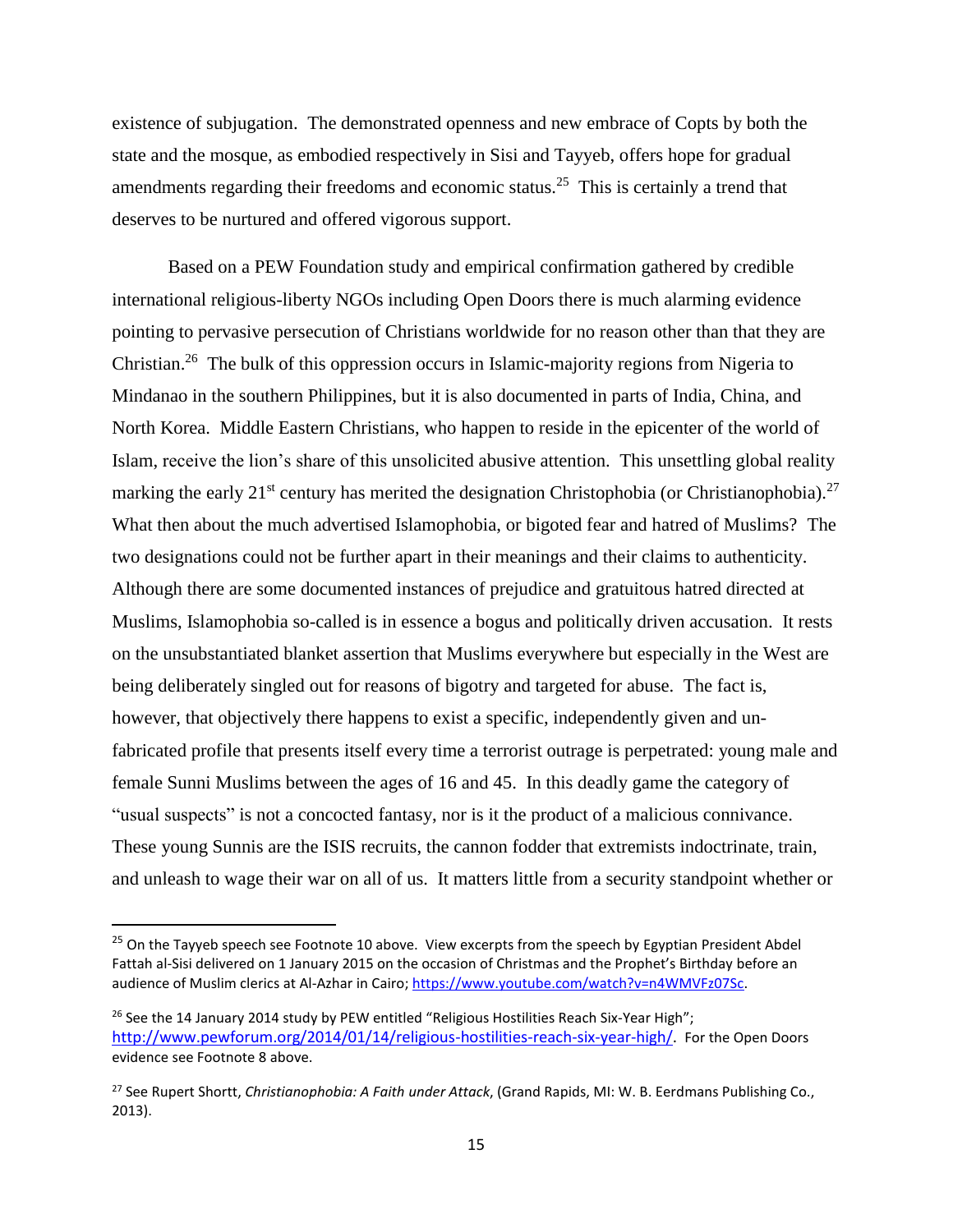not they represent the "true" Islam (whatever that may be); the overwhelming majority of non-Muslim people being victimized by terror attacks in the name of Islam are unfamiliar with Islam, let alone Islam's legitimate versus perverted manifestations.

Those saddled with the responsibility of maintaining the safety and security of the public would be criminally remiss in their duties if they overlooked this given and largely uniform profile. Bottom line: if it waddles like a duck and quacks like a duck, it is not a rabbit. Political correctness has offered the misleading charge of Islamophobia as a convenient smoke-screen behind which real ruthless killers can choose to conceal themselves. Sadly, many innocent and law-abiding Muslims get inadvertently included as objects of the fear possessing people who feel justifiably vulnerable when instead the focus ought to be squarely on the Hanbali-Takfiri tradition and its sub-bestial byproducts. Here moderate Sunni Muslims have the urgent duty not only to disassociate themselves after the fact from terror outrages and lament that such carnage is not reflective of "true" Islam; moderates need to be proactive by fingering boldly the Hanbali-Takfiri culprits that may be hiding in their midst, teaching their children vigorously to embrace other milder and more open Qur'anic interpretations that abhor violent Jihadi militancy, and doing their utmost to integrate constructively within the wider society where they have chosen to live if it happens to be the West or, if they reside in predominantly Muslim countries, to champion courageously the moderation agenda that includes defending exposed non-Muslim minorities. This is quite a tall order for the otherwise fickle moderates of Sunni Islam—can they live up to it?

Let us pose our original central question slightly differently: What can Middle Eastern Christianity, living as it is these days under mounting duress, expect from the West, in particular from secular Europe? Most unhelpful would be to have these struggling Christian communities relegated in the Western mind to the ossified status of living relics in suspended animation with all the condescension implied in such an attitude, a condescension that parallels the museum-like preservative posture secular Europeans grudgingly display with regard to their great (and now largely empty) cathedrals and other visible reminders of the splendors of a once vibrant Christian past. These supposed Middle Eastern Christian relics, contemplated from a safe distance if at all, are in fact living repositories of the deepest spiritual values that inform European civilization, values whose source secular Europe has turned its back upon refusing to acknowledge any

16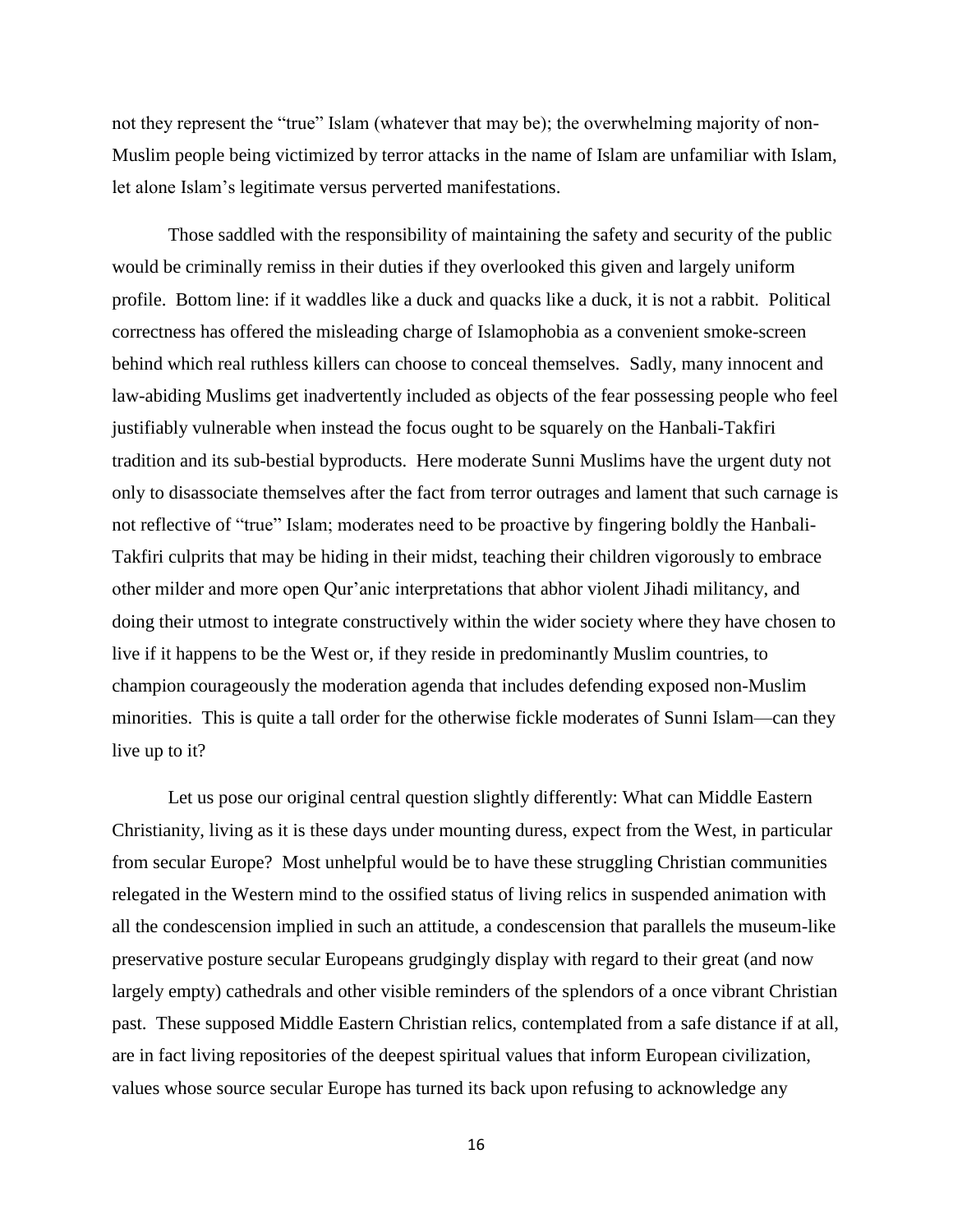Christian patrimony whatsoever. The unwillingness to include in the European Union's unwieldy constitution a single reference to Europe's 1500-year Judeo-Christian heritage, all in the name of a largely fictitious multiculturalism, is both obscene and scandalous. Glaring examples of the stubborn lack of assimilation dot the European landscape and stand as living monuments to the failed multicultural ideal—need one go beyond pointing to the southern French coastal city of Marseille that resembles in many of its features more a North African city than a homogeneous French one spawned out of the Gallican Mediterranean traditions of Provence, or the now notorious Brussels neighborhood of Molenbeek, or similar unassimilated spaces in and around many of Europe's large metropolises? Instead of buying into the European secular project these resistant islands have been generating opposite pressures on their surroundings in the form of what has best been designated a "creeping *shari'a*".<sup>28</sup> While benefiting from the liberal laws and protections in the West, these communities continue to cultivate a resolute apartness as they slide unnoticeably down the slope of Islamization towards radicalization.

Europe's secular project of integration is not working, undermined increasingly by sullen shadowy networks embedded deep within mostly unassimilated Muslim emigrant communities that conceal Jihadis and disseminate hate literature. What are the candidate replacements for Europe's faltering secularism? Sadly, at present, it is the platform of the far-right that is gaining steady prominence as it benefits from the failures of political correctness and multiculturalism. This is translating into heightened xenophobia, racism, chauvinism, supremacism, ultranationalism, and fascism—all sonorously expressed and accompanied by an ascending dose of violence. For her part, the Roman Catholic Church, in the declarations of at least two of her recent popes, has called for a re-evangelization of Europe.<sup>29</sup> This means as a start the reacquainting of Europe with its Christian roots and with its eclipsed heritage of Christian spirituality. The Church is convinced a healthy pluralism leading to the acceptance of the

 $^{28}$  A term pointing to the steady and barely noticed spread of Islamization in the West taking advantage of its free, open, pluralist, tolerant, and permissive societies.

 $29$  For the "re-evangelization" or the "new evangelization" theme see Pope Saint John-Paul II's address to the Latin American Bishops: "Address of John-Paul II to the Assembly of CELAM" in Port-au-Prince, Haiti (March 9, 1983), last section; see also his encyclical *Redemptoris Missio* (December 7, 1990), no. 33; see <http://www.jp2shrine.org/en/ev/jpii.html>. See Pope Benedict XVI's Apostolic Exhortation *Verbum Domini* (September 30, 2010), no. 122. See Pope Francis's Apostolic Exhortation *Evangeli Gaudium* (November 24, 2013). For all papal writings se[e http://w2.vatican.va/content/vatican/it.htm.](http://w2.vatican.va/content/vatican/it.htm)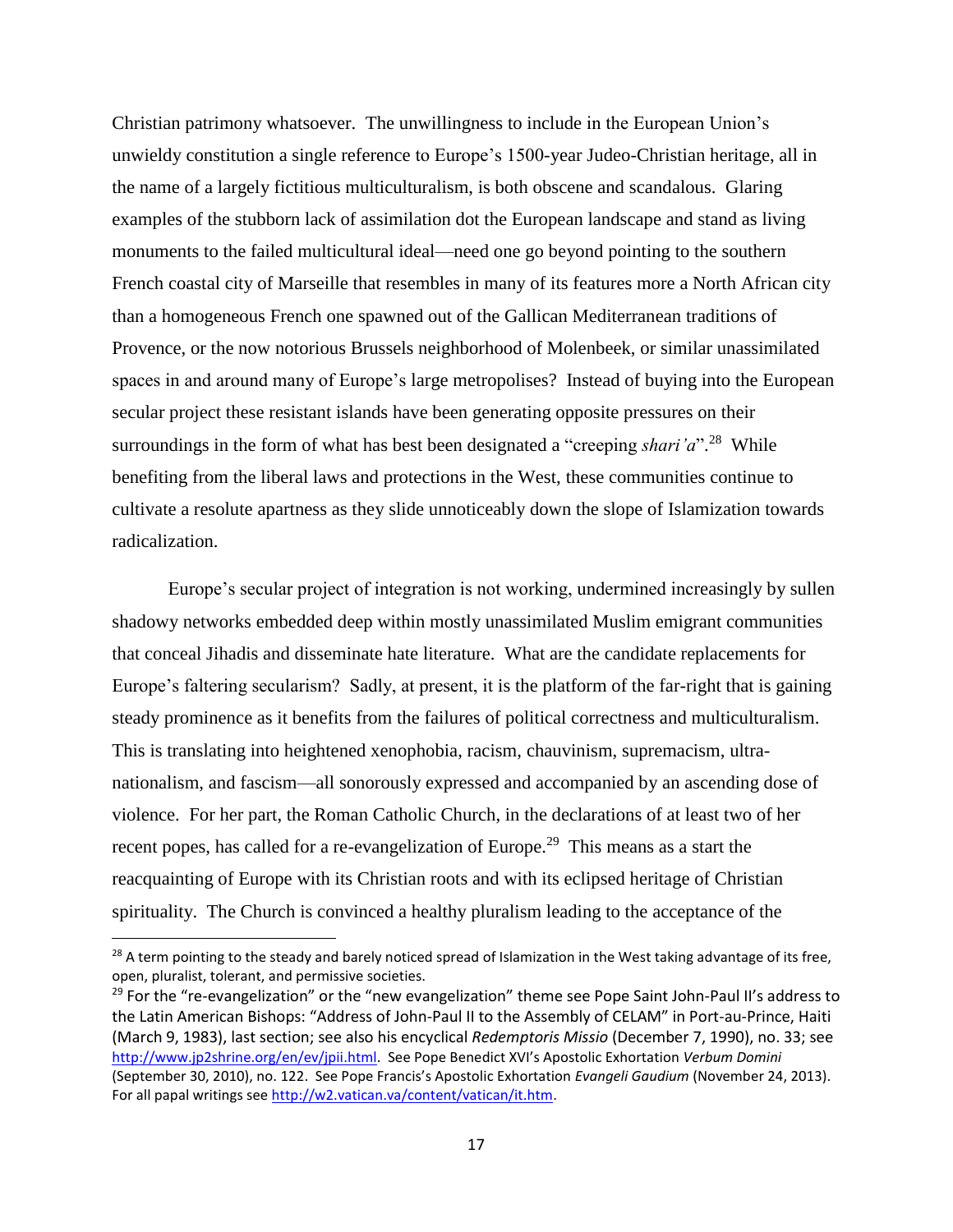different other can only come about through a revival of European Christianity. Clearly the farright and the Church are working at cross purposes here, but the former has the advantage of capitalizing on the unbridled passions and elemental fears and targeted hatreds that are on the rise across Europe as a consequence of Islamist terror.

If over time the re-evangelizing project stalls or peters out, and if the far-right's manipulation of anger and atavism collapses into violence and chaos, a third outcome could rear its head: the Islamizing of Europe. In the final analysis no ideology, especially one as vacuous as liberal secularism has become, can replace a religion; only another religion can take the place of a dying religion. This is an unavoidable bedrock truth because only *religious* answers to the recurring yearnings of the human soul are sufficiently all-encompassing and offer the soughtafter finality that alone can satisfy. Perhaps then what the late Mouammar Gaddafi of Libya once said about sending millions of Muslim people north into Europe to Islamize the continent will have been prophetic. $30<sup>30</sup>$ 

From the forgoing it emerges that the Christians of the Middle East have little to expect from the West by way of sympathy let alone support. Europe's radical secularism prevents her from grasping the true import of what is ultimately at stake if Christianity disappears in the Middle East. States usually prioritize their interests by placing national security at the top followed by economic prosperity and lastly come issues pertaining to values and rights, especially the rights of others. In the United States, where unlike most of Europe faith continues to be vibrant in many quarters and churches are full during Sunday services, people are better predisposed to comprehend the significance of the survival of Christians, particularly free Christians, in an unsettled place like the Middle East. Yet Americans on the whole tend to lack sufficient knowledge and are generally less sensitized to foreign developments let alone to the challenges faced by persecuted communities in distant lands overseas.

American insularity and European unconcern stand in sharp contrast to Russian historical identifications with the sufferings of Middle Eastern Christians. The Russian Orthodox Church

<sup>&</sup>lt;sup>30</sup> Colonel Mouammar Gadaffi: "We have 50 million Muslims in Europe. There are signs that Allah will grant Islam victory in Europe—without swords, without guns, without conquest—will turn it into a Muslim continent within a few decades." Speech (10 April 2006); see a clip translated by MEMRI (Middle East Media Research Institute) at [https://www.youtube.com/watch?v=79AAkAWYYGk.](https://www.youtube.com/watch?v=79AAkAWYYGk)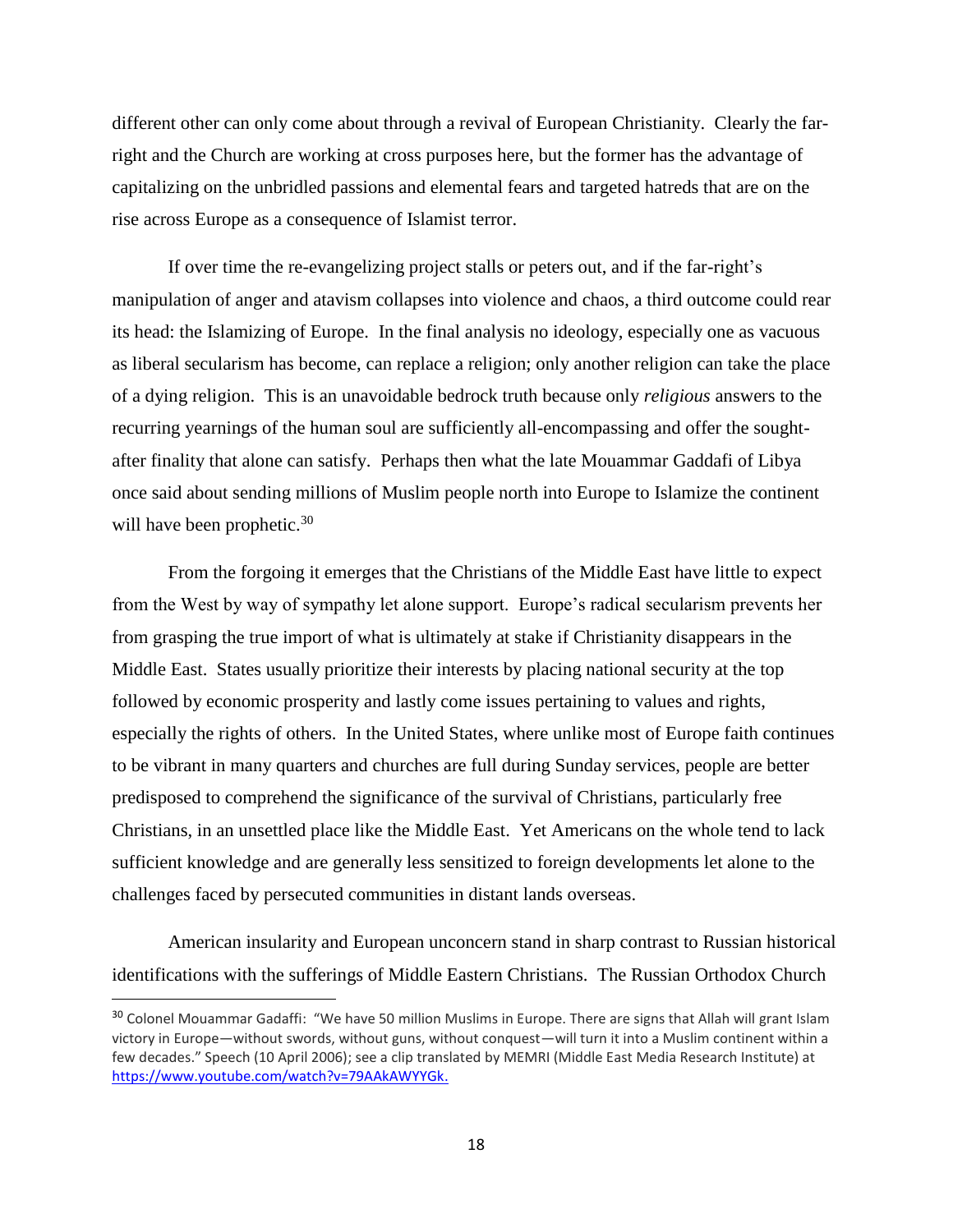has always been a frontier embattled church that has faced successively the Mongols from the east, the Muslims from the south, and more recently militant atheistic communism from within. If any church knows existentially what the Middle East's Christians are up against it is the Orthodox Church in Russia.<sup>31</sup> Moreover, Russia never needed to humor an energy-rich country like Saudi Arabia to the same degree that the US and Europe have been doing for decades. Only now, as the US has become energy self-sufficient, is this excessive American indulgence of Saudi whims beginning to wind down.<sup>32</sup> The undeniable links between Saudi Wahhabi ideology and the violent Islamism on the rampage throughout the Middle East as seen with *Daesh* is an added reason for policy-makers in Washington to exercise extra caution in their dealings with the desert kingdom. The Washington-based independent organization Freedom House in 2005 published a revealing report analyzing some fifty documents of overt hate written in Arabic and retrieved from American mosques spread throughout the country. All of them had the official Saudi embassy seal stamped on the front, and they contained incredibly incendiary content inciting hatred against Christians and Jews, hatred against America and her President, and hatred against feasts like Christmas and other occasions holy to Christians. They were also backed by official religious rulings (*fatwas*) put out by leading Saudi clerics at the time.<sup>33</sup> This find should have been an eye-opener for American authorities to confront their Arabian "ally" with the ugly truth, and to exercise added vigilance at home regarding the possible violent implications of such hate literature.

Like Russia the Vatican, the Ecumenical Patriarch of the Eastern Orthodox Church in Istanbul, the Archbishop of Canterbury, and many mainline Protestant churches in North America are all deeply worried about the future of the Christians of the Middle East. Several

<sup>&</sup>lt;sup>31</sup> John Eibner, CEO of Christian Solidarity International (USA) for 25 years, examines Russia's historic and current interest in the Middle East's Christians; see "The Moscow Patriarchate and the Persecuted Christians in the Middle East", *Keston Newsletter* No. 21 (2015), pp. 5-16,

[http://www.csiint.org/fileadmin/Files/pdf/2015/15\\_05\\_je\\_Moscow\\_Patriarchate\\_\\_\\_persecuted\\_Christians\\_in\\_ME](http://www.csiint.org/fileadmin/Files/pdf/2015/15_05_je_Moscow_Patriarchate___persecuted_Christians_in_ME_-_Keston-Newsletter.pdf) - Keston-Newsletter.pdf. See also Bernard El Ghoul, "Protecting Eastern Christianity in the Middle East: Russia's New Diplomatic Tool?" in *Turkish Policy Quarterly*, Vol. 14, No. 1 (Spring 2015), pp. 95-102. See the piece in Arabic entitled "The Immense Respect Russia has for the Maronite Patriarchate" in the online news service *Lebanonfiles* (12 February 2016), [http://www.lebanonfiles.com/news/997642.](http://www.lebanonfiles.com/news/997642)

<sup>&</sup>lt;sup>32</sup> President Barack Obama might be the first sitting US President to have publicly voiced criticisms of, and policy differences with, Saudi Arabia. See his interview with Jeffry Goldberg entitled "The Obama Doctrine" in *The Atlantic*, April 2016.

<sup>33</sup> See *Saudi Publications on Hate Ideology Invade American Mosques*, published by Freedom House's Center for Religious Freedom, directed by Nina Shea (2005), 90 pages.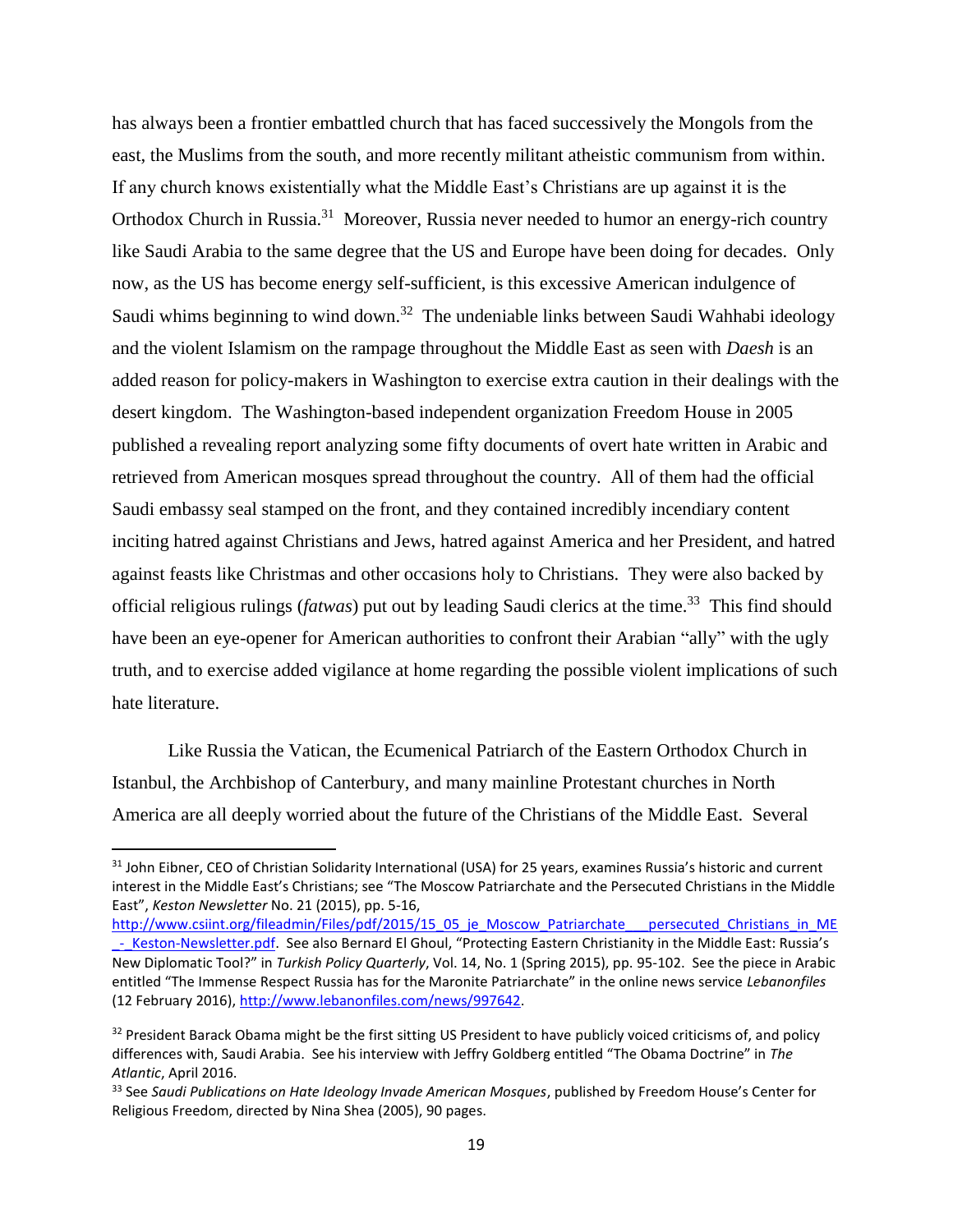leading Christian figures around the globe, chief among them Pope Francis, have voiced their concerns on repeated occasions for these exposed Christians.<sup>34</sup> Uppermost on their minds after the immediate physical dangers facing these Christian communities that involve indiscriminate murder, forced dispossession, and enslavement by Jihadis, is the accelerating phenomenon of Christian emigration out of the region. Although emigration has constituted the scourge of the Middle East's Christians for the better part of the past 1400 years since the rise of Islam, the speed with which it has been occurring in recent years is something new and alarming. In Lebanon, Syria, and Iraq, to name three stressed states with Christian populations, the Christian numbers just over the past seven years alone have gone down by 40 percent.<sup>35</sup> Without tangible material support and security guarantees this hemorrhaging of Christians out of the Middle East will continue. Some of the material support for the Middle East's Christians can be arranged by the leading churches of the world through tapping into benevolent private sources, charitable foundations, non-governmental organizations, and at times perhaps soliciting direct government aid. Publicizing large-scale abuses also contributes to heightening awareness and may even serve to urge local governments in the region to clamp down harder on perpetrators within their jurisdictions. But real security can begin to be ensured for these targeted Christians and the other native minority communities, and indeed for the civilized world as a whole, only if and when the Islamic State (*Daesh*) terror entity is decisively destroyed. This is an urgent task for the big powers of the world to undertake, and concerned Christian leaders must lend their blessings to such an effort even if those spearheading it in Syria are the forces of Bashar Assad on the ground supported by Russian airpower, and in Iraq the Iraqi government forces plus the Kurds supported by coalition airstrikes. While destroying ISIS will certainly help in the short run, it will not end violent Islamist extremism, so this is in truth a chronic problem of momentous proportions requiring that the civilized world display the needed endurance and determination for the long haul.

 $34$  Pope Francis spoke forcefully of a genocide against the Middle East's Christians and of a third world war being waged piecemeal against Christians: "Today, we are dismayed to see how in the Middle East and elsewhere in the world many of our brothers and sisters are persecuted, tortured and killed for their faith in Jesus,… In this third world war, waged piecemeal, which we are now experiencing, a form of genocide is taking place, and it must end." See Address of Pope Francis to the World Meeting of Popular Movements, Santa Cruz, Bolivia, 9 July 2015, [http://w2.vatican.va/content/francesco/it/speeches/2015/july/documents/papa-francesco\\_20150709\\_bolivia](http://w2.vatican.va/content/francesco/it/speeches/2015/july/documents/papa-francesco_20150709_bolivia-movimenti-popolari.html)[movimenti-popolari.html.](http://w2.vatican.va/content/francesco/it/speeches/2015/july/documents/papa-francesco_20150709_bolivia-movimenti-popolari.html)

<sup>&</sup>lt;sup>35</sup> Todd M. Johnson and Gina A. Zurlo, "Ongoing Exodus: Tracking the Emigration of Christians from the Middle East", *Harvard Journal of Middle Eastern Politics and Policy*, Vol. III (2013-14), pp. 39-49, see especially pp. 43-44.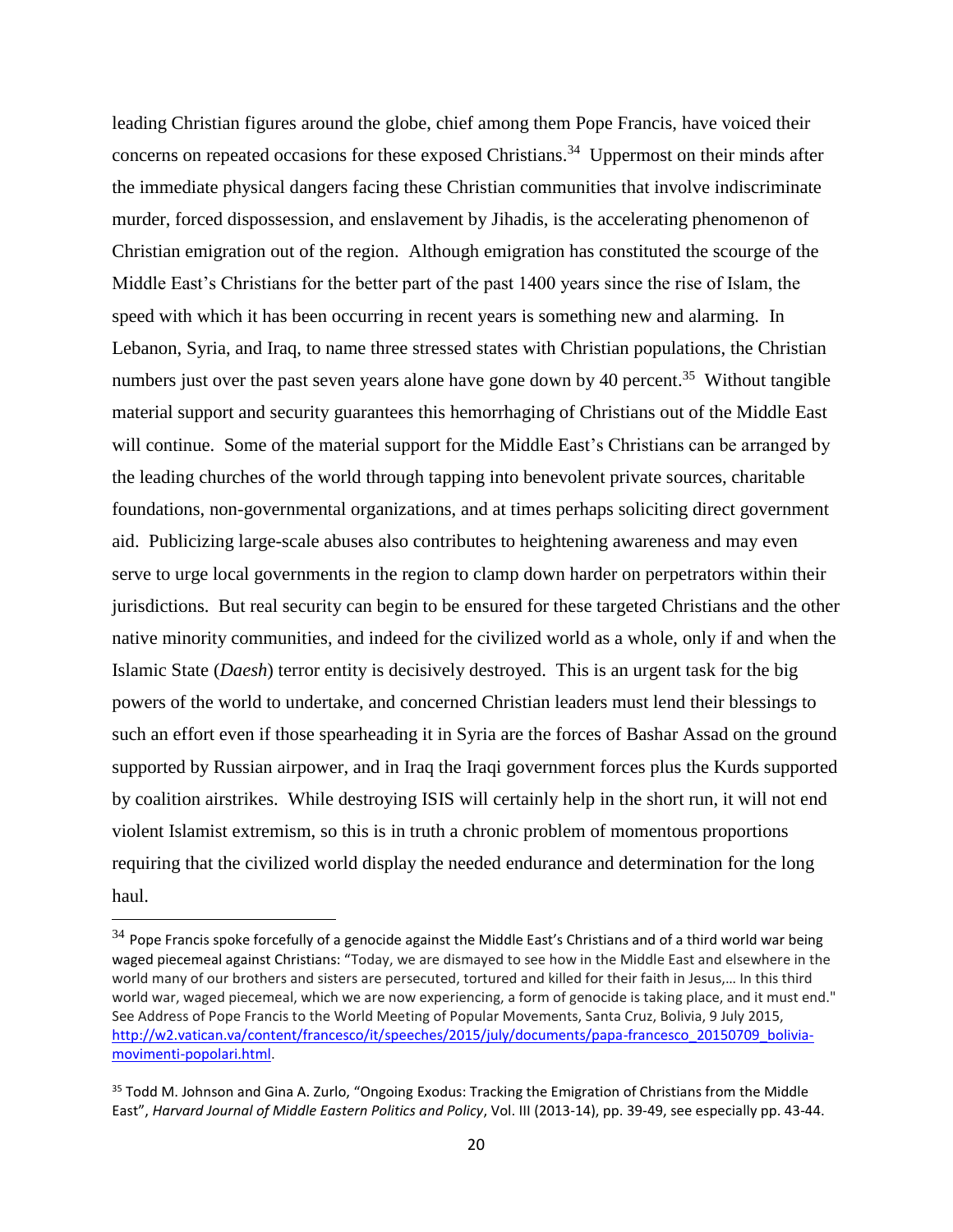In the final analysis the Christians of the Middle East need to continue to exercise selfreliance by depending first and foremost on their abiding faith in Jesus Christ, the Risen Lord. Nothing can shake this inner faith in Christ of the true believer. Their long historical acquaintance with suffering has taught them much about the Theology of the Cross, and their rich past features a gallery of saints and martyrs stretching from the early Christian centuries to the contemporary period, that is from the Desert Fathers who launched monasticism in Egypt in the  $3<sup>rd</sup>$  and  $4<sup>th</sup>$  centuries along with Saints Ephrem and Maron in the Levant from the  $4<sup>th</sup>$  century all the way to Saint Charbel of the Maronite Church in the  $20<sup>th</sup>$  century. The hardships of the present age dictate that these eastern Christians belonging to a variety of Sister Churches and having experienced diverse forms of persecution are called upon to set aside their divisions, their petty differences, and their even pettier squabbles; to obscure temporarily the free-versus-*dhimmi* divide that has separated some of them; and to cultivate a greater solidarity with, and empathy for, each other's tribulations and endured agonies. As a self-conscious and organic group of communities committed to Christ they need to rejoice in the fact that far from constituting scattered remnant relics of a distant past they still carry the torch of the earliest Christian sparks that have ignited faith all over the world, and thus they embody the future hope that a troubled world so desperately needs.

How does the continued thriving presence of these living Christian communities in the heart of the Middle East benefit both the caring and the unconcerned of this world? As was said earlier, these Christian communities that predate Islam represent far more than mere curious relics or fossils; their endurance in their ancestral home offers the Middle East a genuine and unique chance to harbor a vibrant pluralism that is the ticket to elevate the peoples of the region from the drab monochromatic sameness into which they have sunk and which has constituted a breeding ground for extremism. Christians have not existed in the region solely as reminders to the militant fanatics that there is an infidel enemy in their midst after whom they need to go. These Christians have had a contrary and moderating influence. They have been at the forefront of cultural, linguistic, educational, and political revivals in the history of the Arab world the most recent of which (and perhaps the most dazzling) was the age of the Arab *Nahda* (or renaissance) at the end of the  $19<sup>th</sup>$  century and on into the early decades of the  $20<sup>th</sup>$  century. Christians from Lebanon and Egypt led that cultural revival which, among other things, has given us the simplified and popularized Arabic language of the daily press, the Arabic novel, modern Arabic

21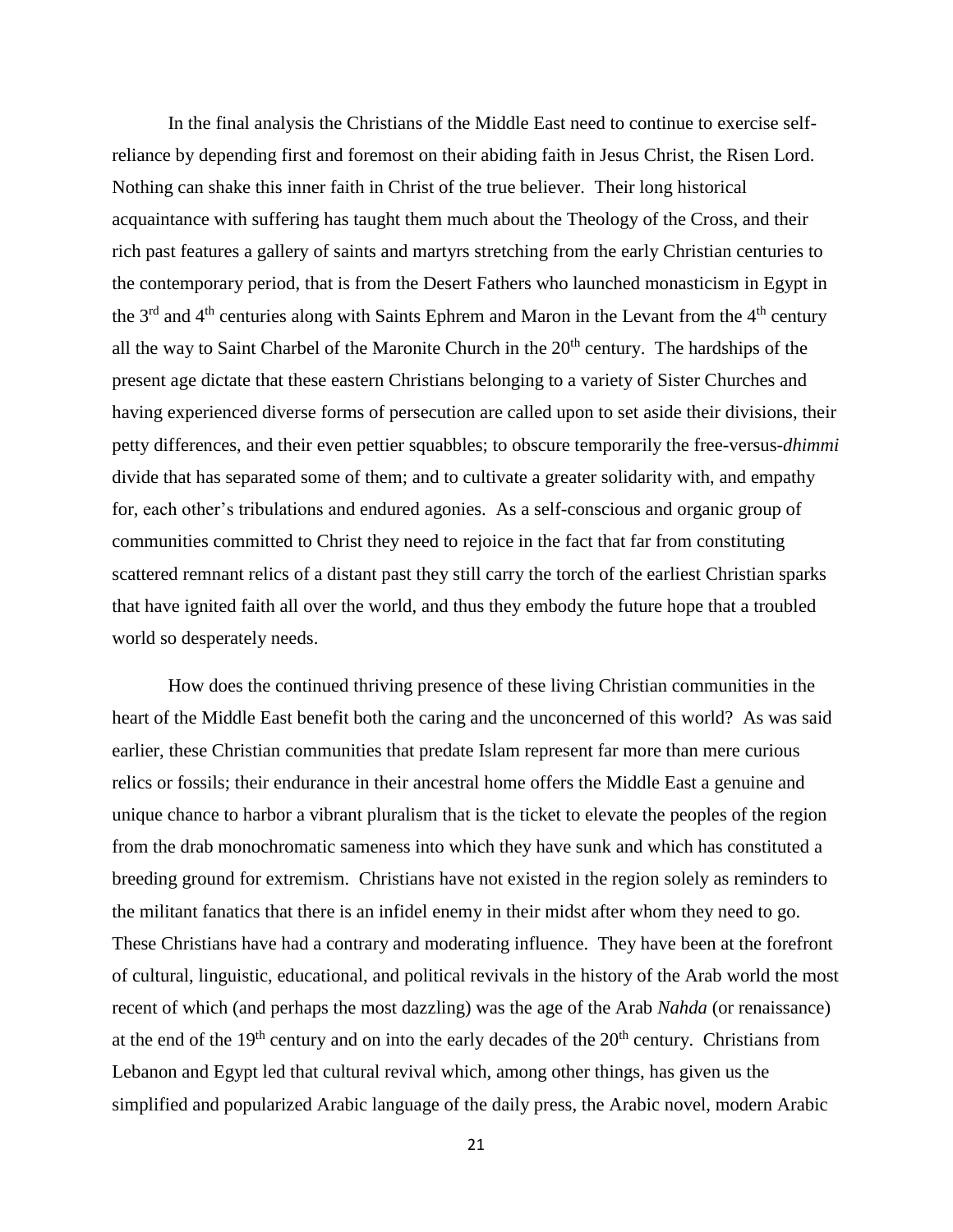poetry, and out of which came inspiration for political action and change.<sup>36</sup> The free Christians of Lebanon provided the hospitable soil for the 19<sup>th</sup> century foreign Protestant and Catholic educational missions to strike lasting roots and grow giving the region a number of its leading schools and universities that in turn have produced the cream of the Arab intellectual elite. The innovative entrepreneurial and commercial energy of young Lebanese, Palestinian, Armenian, Egyptian, and other Christians from the region created a professional managerial class of successful economic and financial pioneers that the Arabs of the Gulf area, despite their phenomenal wealth, continue to rely upon heavily until today. The same is true for Arab reliance on Christian excellence in the fields of medicine, engineering, and architecture. Moreover, by their very nature and outlook Middle Eastern Christians are instinctively inquisitive and open to the world at large with few inhibitions, making them the ideal conduits for new ideas and acquisitions from other cultures. When free and secure these Christians become indeed the preferred avenue for transmitting the finest in cross-cultural fertilization that the Muslim majority can ever dream of enjoying. And where such Christians have managed to hold on to their precious freedoms, as in Lebanon, the Muslims in daily intimate contact with them over decades have found themselves imperceptibly transformed for the better. Christian witness therefore can only occur in an atmosphere of freedom. Christians surviving and flourishing in the Middle East will reinforce the much-needed attitude of accepting the different other as a means to assuming a live-and-let-live posture with regard to diversity. This safeguarding of diversity constitutes a direct and devastating refutation of the Takfiri ideology that rejects any and all difference and brutally dehumanizes it. If there ever was an empirical manifestation of the salt of the earth or the yeast that ferments and leavens the bread, it would shine through the positive contributions of the native Christians of the Middle East to the region and to its peoples. Imagine then the colossal loss for everyone inside and beyond the Middle East if this irreplaceable leaven were to vanish permanently!

The contingent of the caring in this world already knows much of this and derives strength from it. As for the unconcerned (whether among Westerners or Muslims), they stand to reap the benefits of free, open, and secure Middle Eastern Christianity without knowing how or

<sup>36</sup> On the Arab *Nahda* and Christian contributions to it see Hisham B. Sharabi, *Arab Intellectuals and the West: The Formative Years, 1875-1914*, (Baltimore, MD: Johns Hopkins University Press, 1970). For translated samples from *Nahda* writers see Suheil Bushrui and James M. Malarkey, editors, *The Literary Heritage of the Arabs: An Anthology*, (London: Saqi Books, 2012), Part VII, pp. 277-350.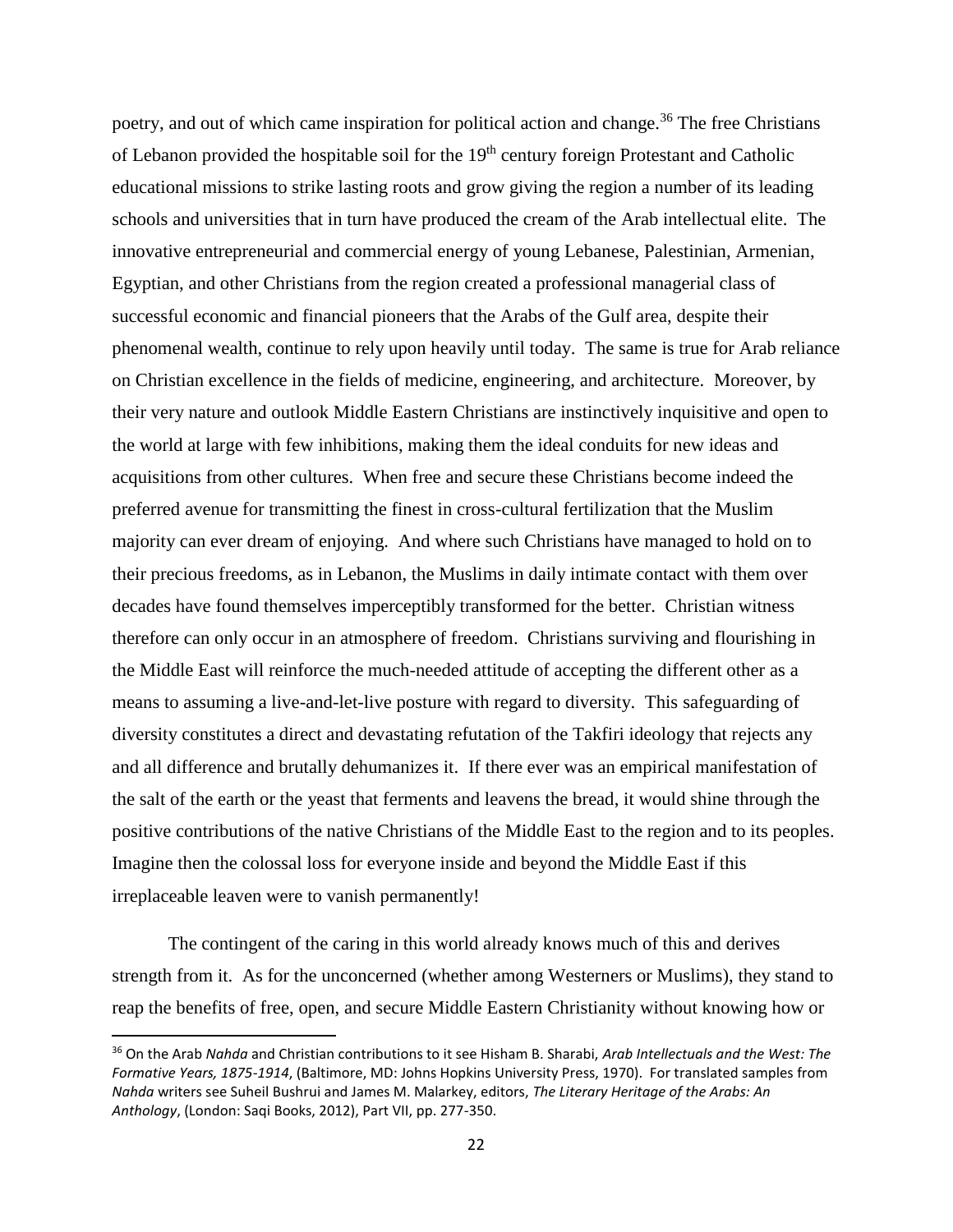why, and often without deserving the fruits of such gifts. What the caring can do to help anchor these benefits is work to refashion the currently broken Middle East along new political lines that would preserve and protect the distinctive, the special, the fragile, and the diverse. Creative federal options, for instance, merit being explored seriously towards achieving this goal. Federalism is no automatic panacea, but in so many countries it has proven to be the best response to an equitable reconfiguring of heterogeneous or mixed or composite or divided societies. Why not give it a chance to work in the Middle East where states can remain unified but structured internally along federal lines that offer considerable autonomy along with protection of rights to their various constituents? The underlying primordial ethno-religious and tribal map of the Middle East needs a different social contract than the artificially imposed one early last century by the two custodian colonial powers at the time, Britain and France, both unitary top-down states. That order began to unravel terribly when it was hijacked by the military dictatorships during the middle decades of last century spawning in the process their dialectical antithesis in the form of radical Islamism. The Middle East's elemental aggregates, the Christians included, urgently need creative federalism. They also need reciprocity. Those in the West who truly care, and who possess clout with the wealthy Arab Gulf states including Saudi Arabia, must impress upon these Islamic governments with considerable financial means at their disposal that they should extend much more assistance to refugees fleeing war zones than they have thus far. If they can erect thousands of air-conditioned tents for pilgrims coming to Mecca on the annual Hajj, they can surely provide adequate housing and healthcare for hundreds of thousands of destitute Syrian and other refugees displaced but still in the region pending their eventual safe repatriation when hostilities end. However, reciprocity also means these governments treating their native non-Muslim communities who call the Middle East home with at least the same dignity and respect that Muslims experience when they come to live in the West. Minority rights are still a weak concept in the Middle East, and those who care can help instill them more firmly there.

Suffering is redemptive, and suffering for the right cause unleashes tremendous good in the world. A historically momentous meeting occurred on 12 February 2016 in Havana Airport in Cuba that brought Pope Francis together with Patriarch Kirill of the Russian Orthodox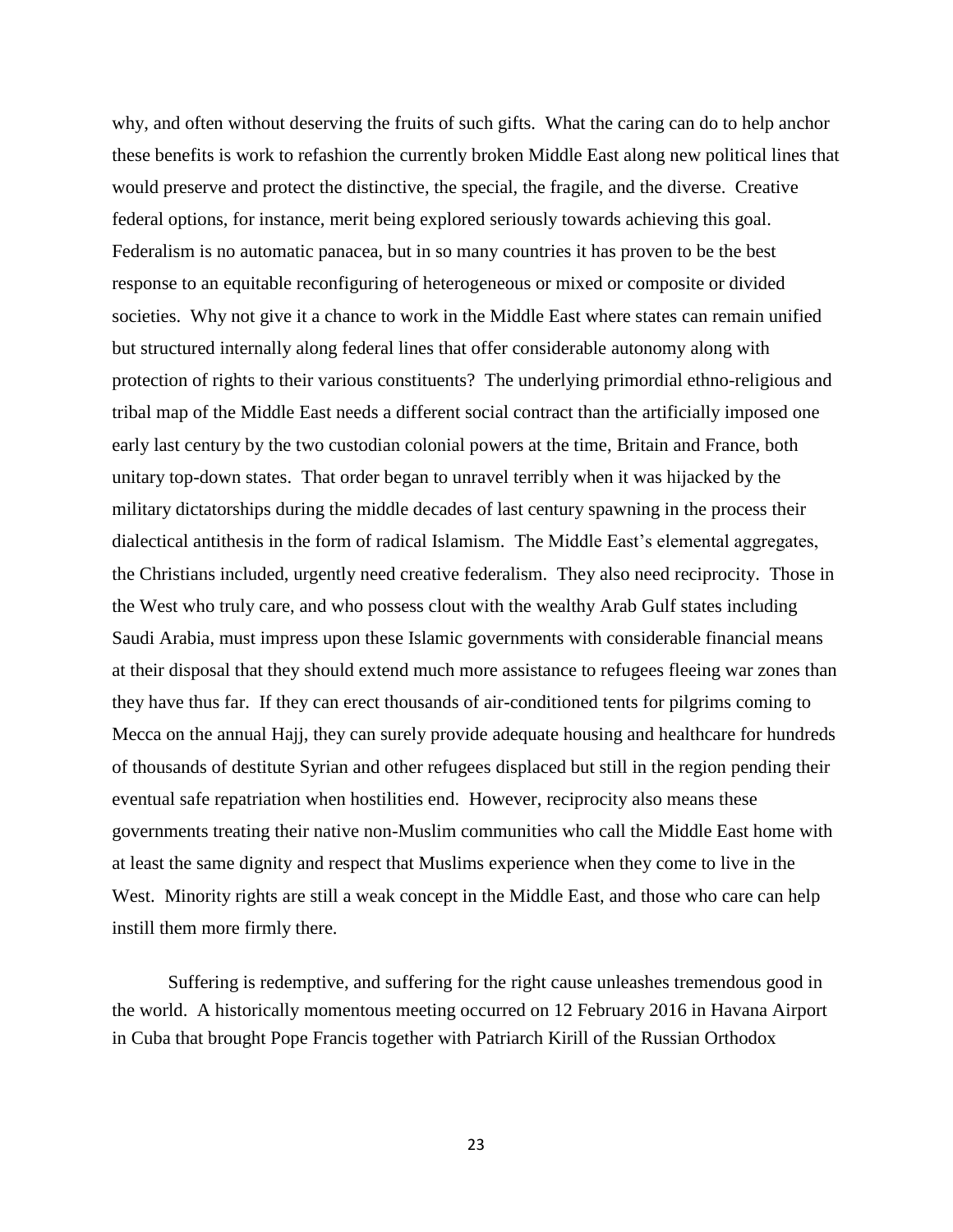Church.<sup>37</sup> A Catholic pope and a Russian Orthodox patriarch had never met before. The occasion that led to the meeting of these two Christian spiritual leaders for the first time was their shared concern for the plight of the Middle East's Christians. The Joint Declaration they issued after their historic meeting was composed of 30 articles; numbers 8 to 12 (one-sixth of the document) focused exclusively on the sufferings of the Christians of the Middle East:

> Our gaze must firstly turn to those regions of the world where Christians are victims of persecution. In many countries of the Middle East and North Africa whole families, villages and cities of our brothers and sisters in Christ are being completely exterminated. Their churches are being barbarously ravaged and looted, their sacred objects profaned, their monuments destroyed. It is with pain that we call to mind the situation in Syria, Iraq and other countries of the Middle East, and the massive exodus of Christians from the land in which our faith was first disseminated and in which they have lived since the time of the Apostles, together with other religious communities. [Article 8]

In Article 10 they mention specifically the names of the two Orthodox Metropolitans of Aleppo, Paul Yazigi and John Ibrahim, kidnapped in April 2013 by Islamist terrorists (*Nusra* or *Daesh* it is not clear) and still missing. Article 12 begins thus:

> We bow before the martyrdom of those who, at the cost of their own lives, have given witness to the truth of the Gospel, preferring death to the denial of Christ. We believe that these martyrs of our times, who belong to various Churches but who are united by their shared suffering, are a pledge of the unity of Christians. [Article  $12$ ]<sup>38</sup>

Today, as the thousandth anniversary approaches of the shameful Great Schism of 1054 that split the Church into its Roman Catholic and Eastern Orthodox or Byzantine branches (the latter of which eventually spawning the Russian Orthodox patriarchate of Moscow), it was providentially the prolonged sufferings of the Christians of the Middle East that have hastened a major step in the direction of the healing of that scandalous ecclesiastical rift: the Havana Airport meeting. Important broader steps towards the same end had already commenced following the Second Vatican Council with the start in the 1960s of the ecumenical rapprochement between the

<sup>&</sup>lt;sup>37</sup>The historic meeting was reported all over the international media. See as an example the Reuters account by Philip Pullella and Daniel Trotta, "After 1000-Year Split, Pope and Russian Patriarch Embrace in Cuba", 13 February 2016, [http://www.reuters.com/article/us-pope-orthodox-cuba-arrival-idUSKCN0VL26.](http://www.reuters.com/article/us-pope-orthodox-cuba-arrival-idUSKCN0VL26)

<sup>&</sup>lt;sup>38</sup> For the full text of the Joint Declaration by Pope Francis and Patriarch Kirill see the Catholic News Agency reporting from Havana, Cuba, on 12 February 2016, [http://www.catholicnewsagency.com/news/full-text-of-joint](http://www.catholicnewsagency.com/news/full-text-of-joint-declaration-signed-by-pope-francis-and-patriarch-kirill-61341/)[declaration-signed-by-pope-francis-and-patriarch-kirill-61341/.](http://www.catholicnewsagency.com/news/full-text-of-joint-declaration-signed-by-pope-francis-and-patriarch-kirill-61341/)